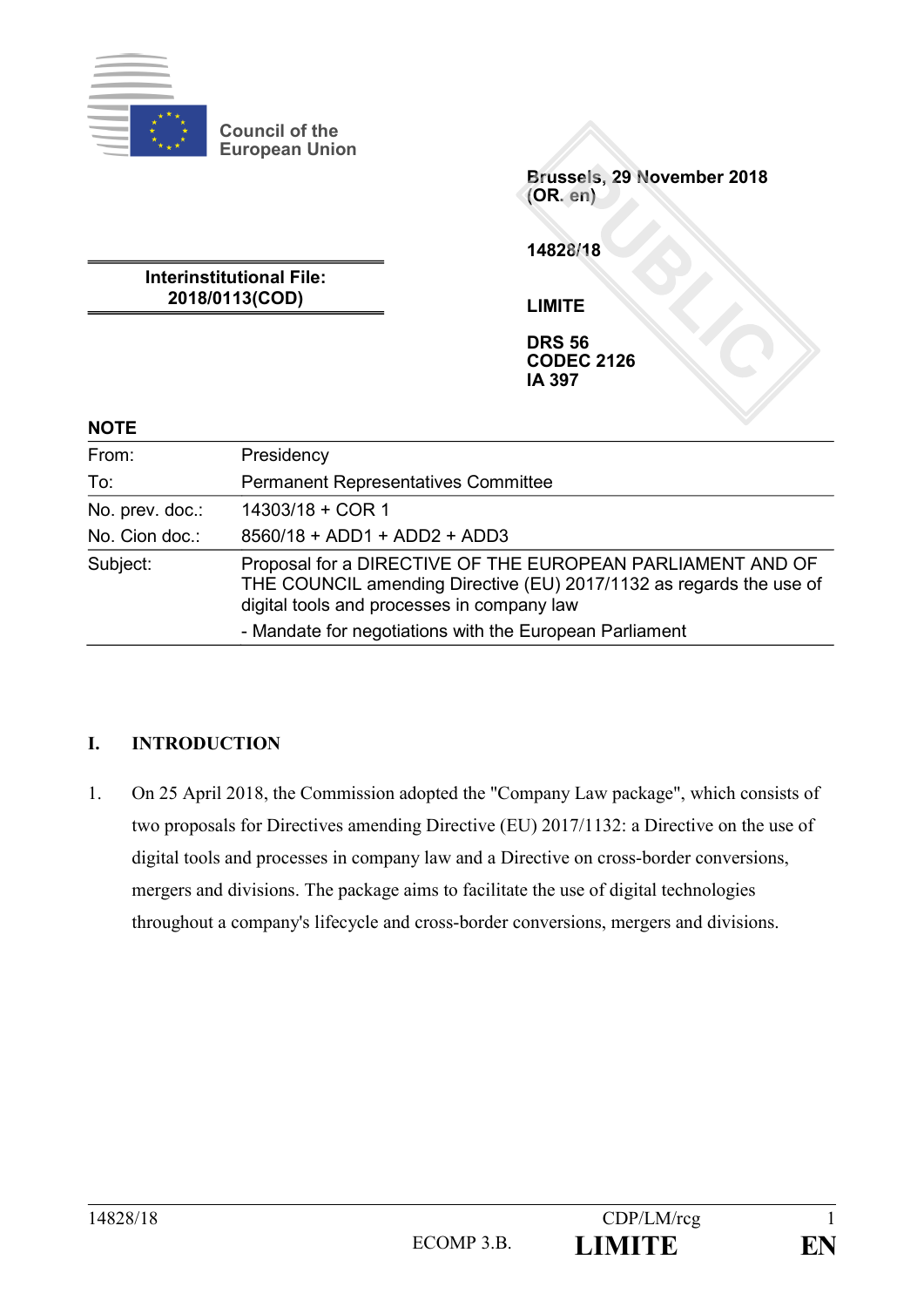2. The "digital tools" proposal aims to provide an online procedure for registering limited liabilities companies. Under the new rules, in all Member States, companies will be able to register, set up new branches or file documents to the business register online. When templates are used, the process will be even more expeditious. Member States shall also ensure that they have rules on disqualification of directors and a related exchange of information. Provisions on the disclosure in the register and access to this information are also provided for, as well as rules on fees that shall not exceed the administrative costs of the registers, while some information should be provided free of charge. In addition, this proposal will allow companies to reuse certain information that has already been submitted to the register for the subsequent registration of a branch ("once-only principle"). A number of safeguards are foreseen in the compromise proposal in order to avoid identity falsification, fraud and other forms of abuse, in particular, physical presence of the applicants may be required under certain circumstances.

#### **II. STATE OF PLAY**

- 3. The Working Party on Company Law examined the proposal at eight occasions during the Bulgarian and Austrian Presidencies.
- 4. The European Parliament is scheduled to adopt the JURI Committee report (voted in Committee on 20 November 2018) during the Plenary on 6 December 2018. The Rapporteur Mr ZWIEFKA (EPP/PL) could then be granted a mandate to start negotiations with the Council on this basis.
- 5. This proposal being shorter than the other proposal of the "Company Law package" on crossborder conversions, mergers and divisions, the text could be advanced at a more rapid pace. Given the broad support and the overall consensus reached at the last Working Party meetings on 12 and 20 (Attachés) November 2018, the Presidency submits to this Committee, in the Annex to this Note, a compromise package. The latest elements of the compromise package are explained under Section III.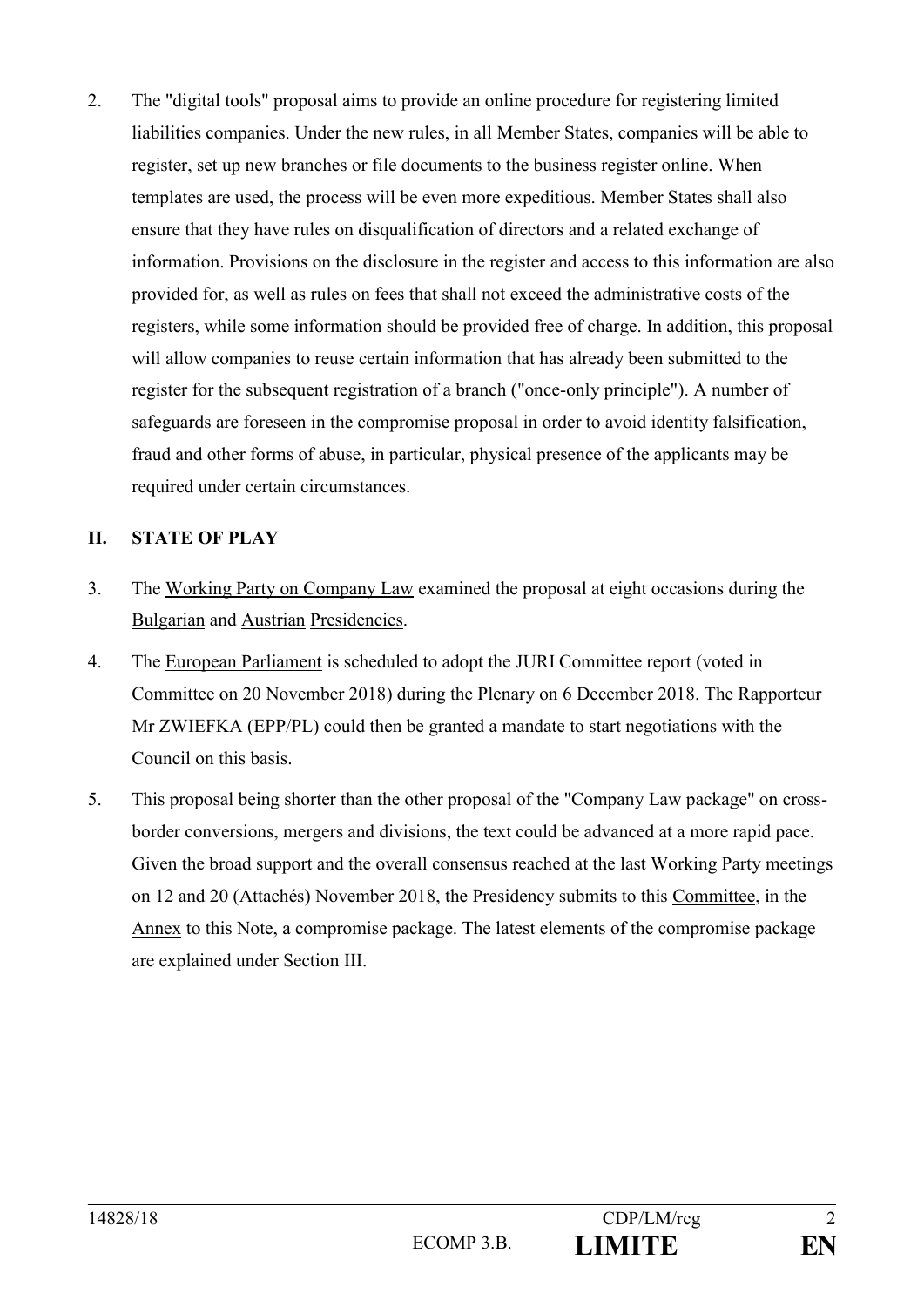### **III. MAIN ISSUES/ LATEST ELEMENTS OF THE COMPROMISE PROPOSAL**

### 6. Disqualified directors (Article 13h and Recital (15)):

It has been clarified in Article 13h as well as in Recital (15) that Member States are only required to give information on the possible disqualification of a person applying to become a director in another Member State in conformity with their own national laws. Moreover, this information can be limited to the statement that this person is (or is not) recorded in any national register relevant for disqualification, whereas the possible exchange of further information is entirely left to national laws.

#### 7. Data protection (Article 13h(7) and Recital (15a)):

Apart from an explicit reference to Regulation (EU) 2016/679 in Article 13h(7), a new Recital (15a) was added, explaining in more detail how the protection of personal data of persons that apply to become directors should be guaranteed.

#### **IV. CONCLUSION**

**The Permanent Representatives Committee is invited to mandate the Presidency to start negotiations with the European Parliament with a view to reaching a first reading agreement on the basis of the compromise package set out in the Annex.**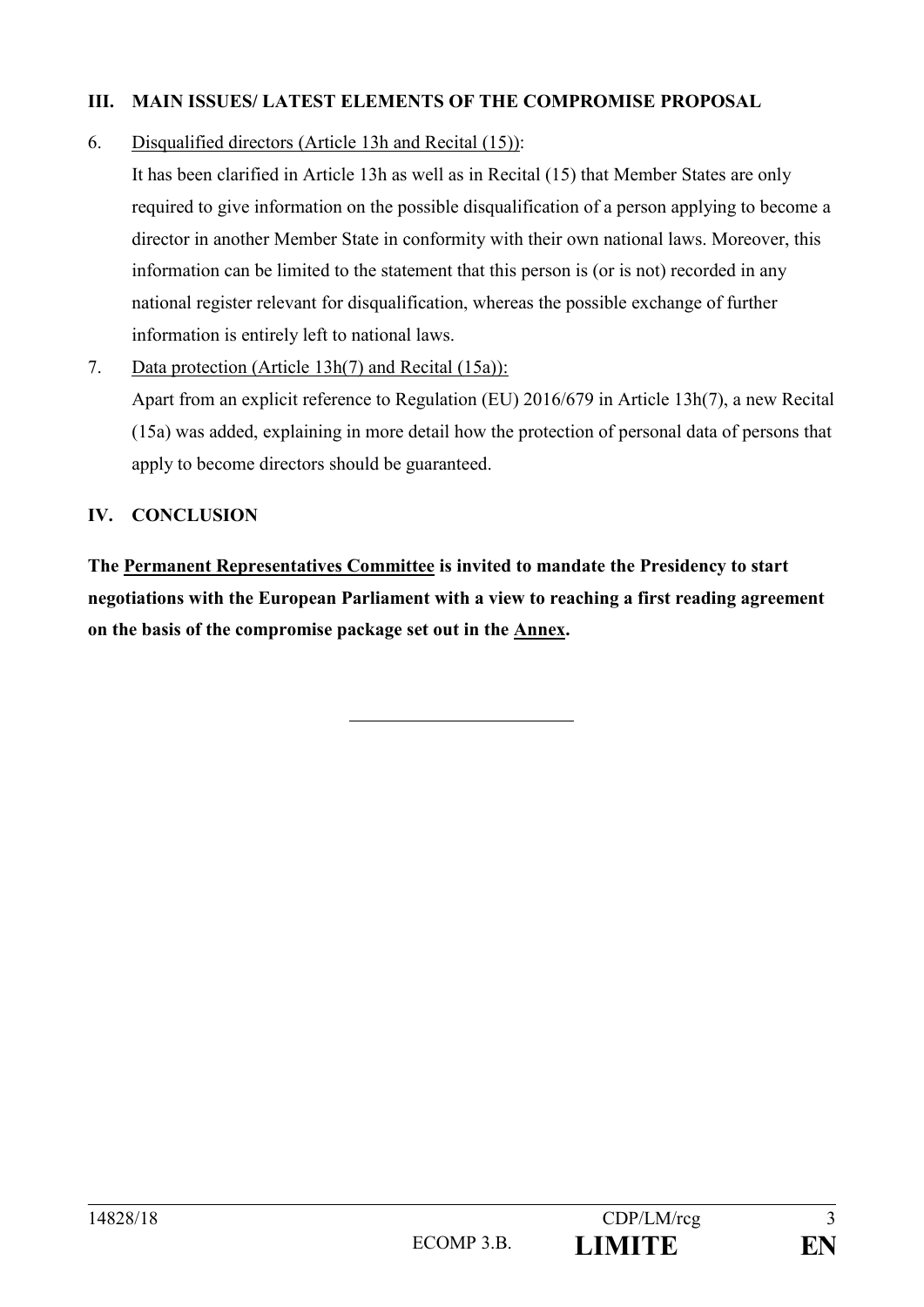# Proposal for a

### DIRECTIVE OF THE EUROPEAN PARLIAMENT AND OF THE COUNCIL

amending Directive (EU) 2017/1132 as regards the use of digital tools and processes in company law

(Text with EEA relevance)

# THE EUROPEAN PARLIAMENT AND THE COUNCIL OF THE EUROPEAN UNION,

Having regard to the Treaty on the Functioning of the European Union, and in particular Article  $50(1)$  and points (b), (c), (f) and (g) of Article  $50(2)$  thereof,

Having regard to the proposal from the European Commission,

After transmission of the draft legislative act to the national parliaments,

Having regard to the opinion of the European Economic and Social Committee<sup>1</sup>,

After consulting the European Data Protection Supervisor,

Acting in accordance with the ordinary legislative procedure,

Whereas:

(1) Directive (EU) 2017/1132 of the European Parliament and of the Council<sup>2</sup> lays down *inter alia* the rules of disclosure and for the interconnection of central, commercial and companies registers of Member States.

 $\mathbf{1}$  $\frac{1}{2}$  OJ C , ..., p. ...

<sup>2</sup> Directive (EU) 2017/1132 of the European Parliament and of the Council of 14 June 2017 relating to certain aspects of company law (OJ L 169, 30.6.2017, p. 46).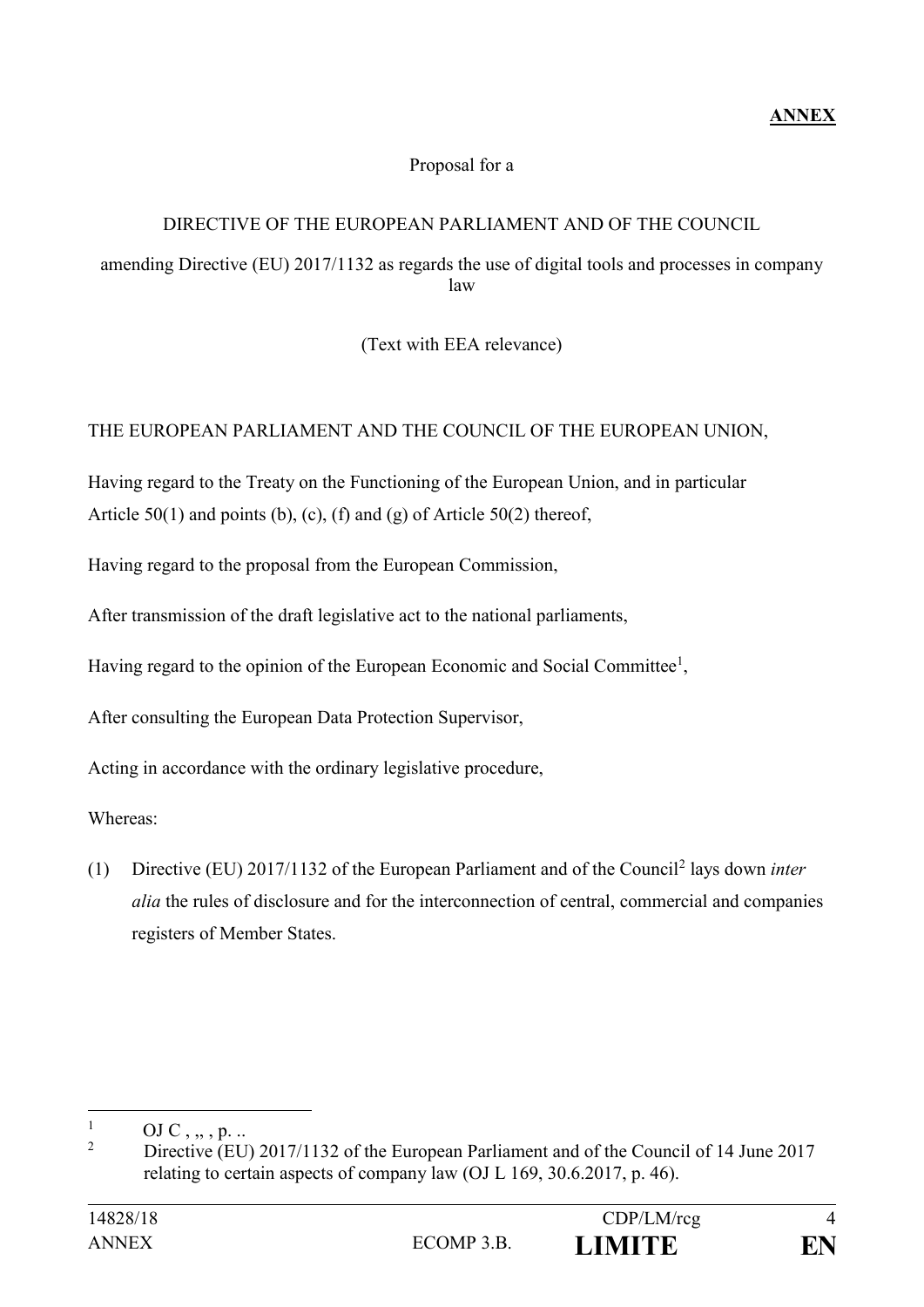- (2) The use of digital tools and processes to more easily, rapidly and cost-effectively initiate economic activity by setting up a company or by opening a branch of that company in another Member State is one of the prerequisites for the effective functioning of a competitive Single Market and for ensuring the competitiveness of companies.
- (3) The Commission in its Communication A Digital Single Market Strategy for Europe<sup>3</sup> and in its Communication EU e-Government Action Plan 2016-2020: Accelerating the digital transformation of government<sup>4</sup> stressed the role of public administrations in helping businesses to easily set up business, operate online and expand across borders. The EU e-Government Action Plan specifically recognised the importance of improving the use of digital tools when complying with company law related requirements. Furthermore, in the 2017 Tallinn declaration on eGovernment, Member States made a strong call to step up efforts for the provision of efficient, user-centric electronic procedures in the Union.
- (4) In June 2017, the interconnection of Member States' central, commercial and companies registers became operational which greatly faciliates cross-border access to company information in the Union and allows registers in Member States to communicate with each other electronically in relation to certain cross-border operations which affect companies.
- (5) In order to facilitate the formation of companies and the registration of their branches and to reduce the costs and administrative burdens associated with the registration process, in particular by micro, small and medium-sized enterprises ('SMEs') as defined in Commission Recommendation  $2003/361/EC^5$ , procedures should be put in place to enable formation of companies and registration of branches to be completed fully online. This Directive should not oblige companies to use such procedures, however, Member States may decide to make some or all online procedures mandatory. The current costs and burdens derive not only from administrative fees charged for forming a company, but also from other requirements which make the overall process longer to complete, in particular when the physical presence of the applicant is required. In addition, information on these procedures should be made available online and free of charge.

 $\overline{3}$  $\frac{3}{4}$  COM(2015) 192 final of 6 May 2015.

 $^{4}$  COM(2016) 179 final of 19 April 2016.

<sup>5</sup> Commission Recommendation 2003/361/EC of 6 May 2003 concerning the definition of micro, small and medium-sized enterprises (OJ L 124, 20.5.2003, p. 36).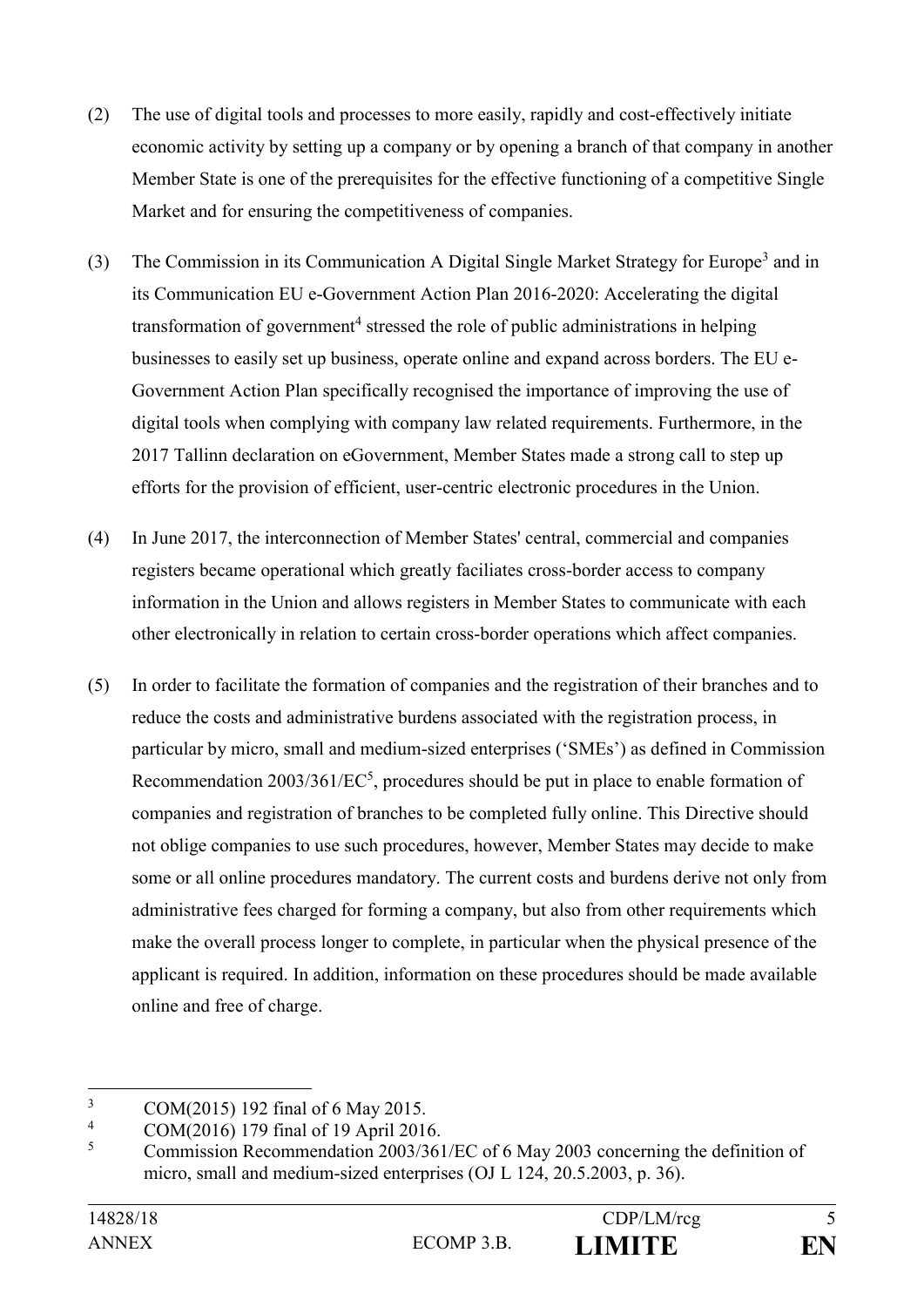- (6) Regulation (EU) No 2018/1724 which establishes the Single Digital Gateway<sup>6</sup> foresees general rules for online provision of information, procedures and assistance services relevant for the functioning of the internal market. This Directive establishes specific rules related to the formation of and filings by limited liability companies, which are not covered by that Regulation. In particular, Member States should provide specific information about procedures set out in this Directive and models of instruments of constitution (templates) on the websites accessible by means of the Single Digital Gateway.
- (7) Enabling the fully online formation of companies and registration of branches and the fully online filing of documents and information would allow companies to use digital tools in their contacts with competent authorities of Member States. In order to enhance trust, Member States should ensure that secure electronic identification and the use of trust services is possible for national as well as cross-border users in accordance with Regulation (EU) No 910/2014 of the European Parliament and of the Council<sup>7</sup> . Furthermore, in order to enable cross-border electronic identification, Member States should set up electronic identification schemes which provide for authorised electronic identification means. Such national schemes would be used as a basis for the recognition of electronic identification means issued in another Member State. In order to ensure the high level of trust in cross-border situations, only electronic identification means which comply with Article 6 of Regulation (EU) No 910/2014 should be recognised. In any event, this Directive should only oblige Member States to enable online registration of companies and their branches and online filing by applicants who are Union citizens through the recognition of their electronic identification means.
- (7a) The powers of Member States to refuse the registration of companies and branches in cases of fraud or abuse should not be affected by this Directive. Other obligations, including those arising from anti-money laundering, counter terrorist financing and beneficial ownership rules, should also remain unaffected. In any event, the investigation and enforcement actions by the Member States, including by police or other competent authorities, are not affected by this directive.

<sup>6</sup> <sup>6</sup> Regulation 2018/1724 of the European Parliament and of the Council establishing a single digital gateway to provide information, procedures, assistance and problem solving services and amending Regulation EU No 1024/2012.

<sup>&</sup>lt;sup>7</sup> Regulation (EU) No 910/2014 of the European Parliament and of the Council of 23 July 2014 on electronic identification and trust services for electronic transactions in the internal market and repealing Directive 1999/93/EC (OJ L 257, 28.8.2014, p. 73).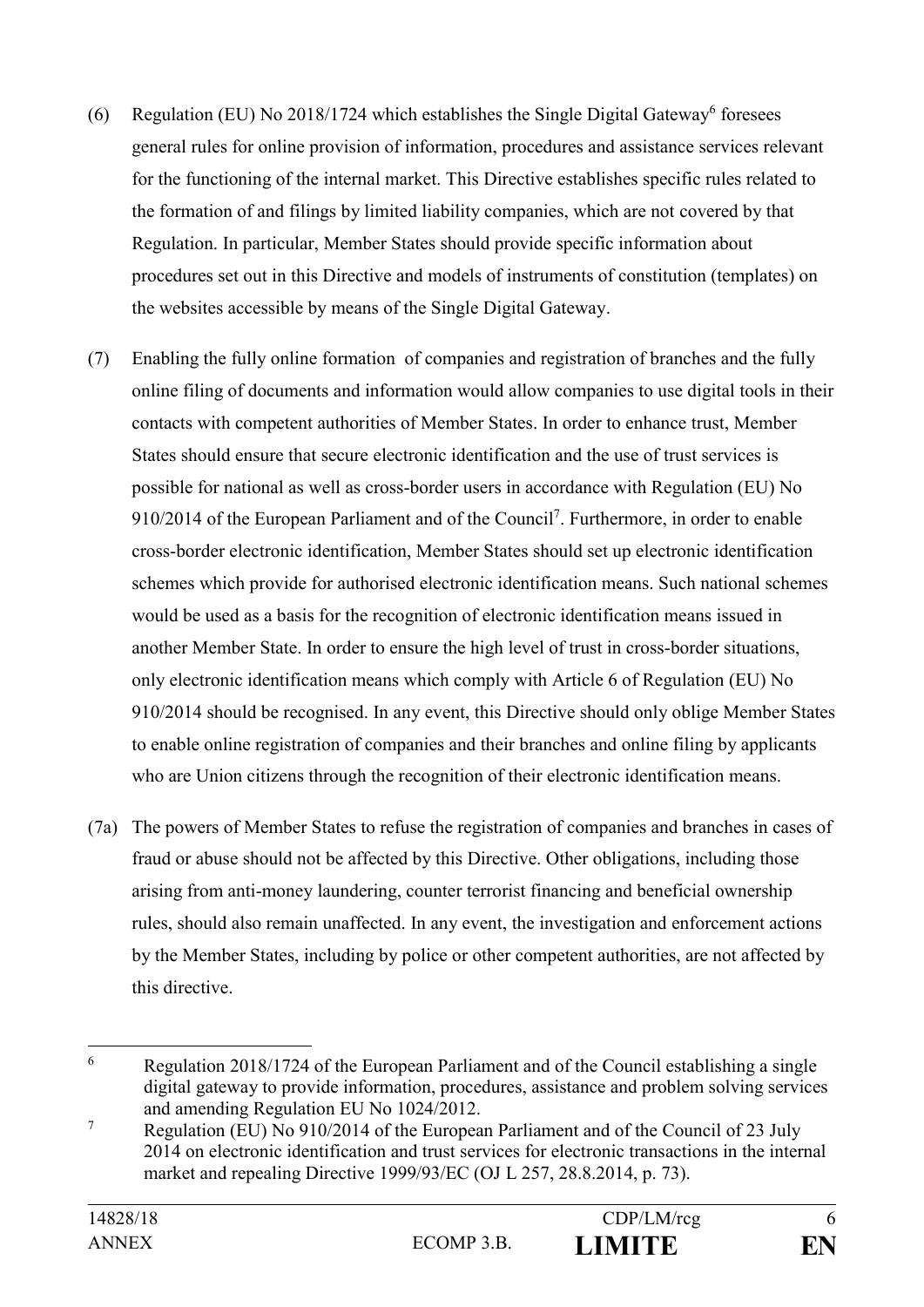- (7b) Member States should remain free to determine the person or persons considered under national law as applicants with regard to the online formation of companies, registration of branches or filing without limiting the scope of this directive.
- (8) In order to facilitate online procedures for companies, Member States' registers should ensure that the rules on fees applicable to the online procedures regulated in this Directive are transparent and applied in a non-discriminatory manner. However, the requirement of transparency of rules on fees should be without prejudice to contractual freedom, where applicable, between the applicants and those who assist them in any part of the online formation or filing procedure, including the freedom to negotiate an appropriate price for such services.
- (8a) Registration fees of companies should be calculated on the basis of the costs of the services in question. They may, among others, also cover the costs of minor services performed without charge. In calculating their amount, Member States should be entitled to take account of all the costs related to the effecting of registration, including the proportion of the overheads which may be attributed thereto. Furthermore, Members State may impose flat-rate charges and fix their amount for an indefinite period, provided that it checks at regular intervals that they continue not to exceed the average cost of the registrations at issue. Any fees for online procedures charged by the register in the Member States should not exceed the recovery cost of providing such services. Moreover, where the completion of the procedure requires a payment, it should be possible that the payment can be made by means of widely available cross-border payment services, such as credit cards and bank transfers.
- (8b) Furthermore, Member States should assist those seeking to establish a company or a branch by providing certain information through the Single Digital Gateway and, where applicable, on the e-Justice Portal, in a concise and user-friendly way, concerning the procedures and requirements on the formation of and filing for limited liability companies and their branches, rules related to disqualification of directors and an outline of the powers and responsibilities of bodies of companies.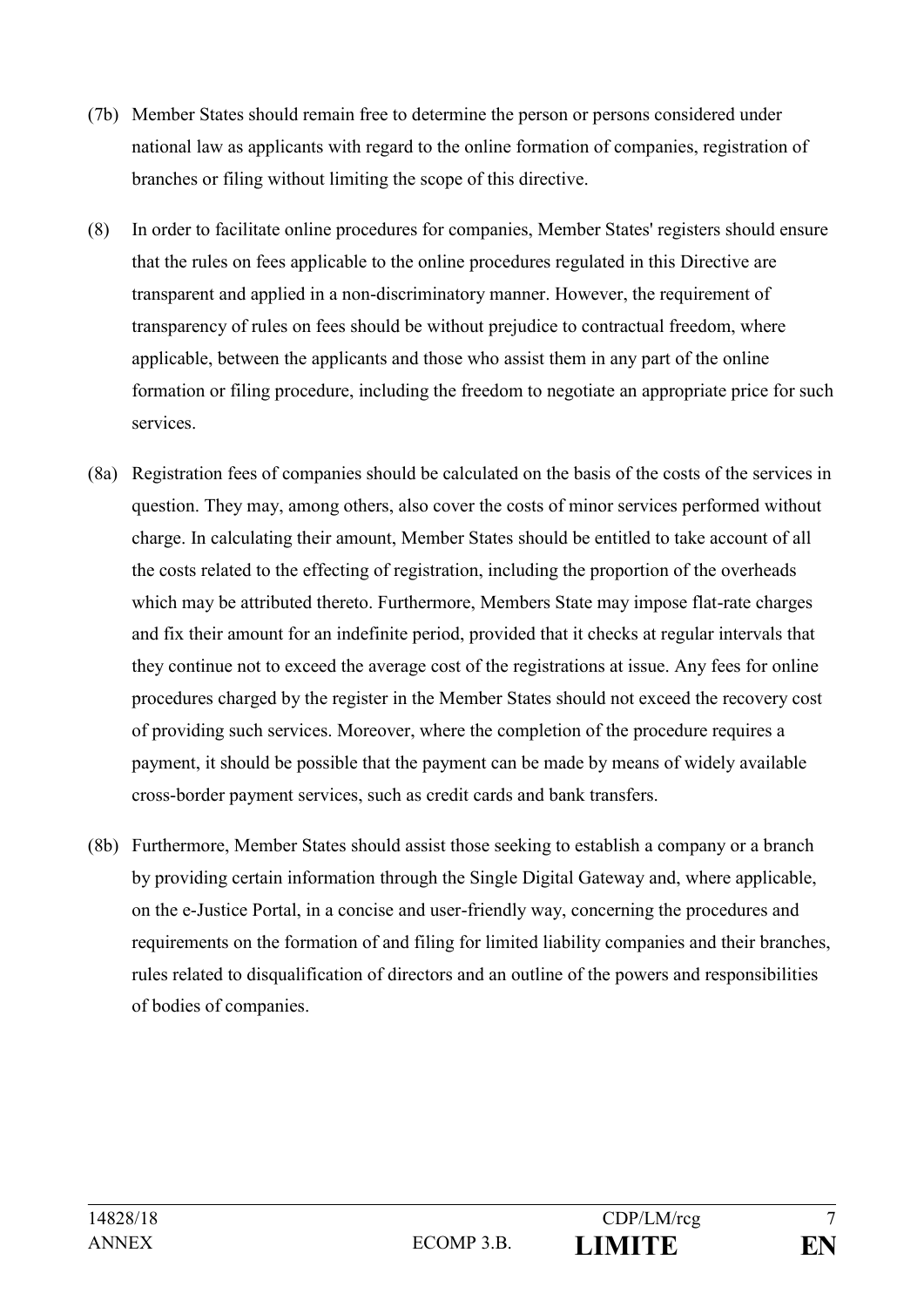- (9) As a first step in a company's lifecycle, it should be possible to form companies fully online. However, Member States should have the possibility to limit online formation to certain types of private limited liability companies as specified in this Directive, due to the potentially greater complexity of forming other types of companies and in order to respect Member States' existing traditions of company law. In any event, Member States should lay down detailed rules of formation. It should be possible to carry out online formation with the submission of documents in electronic form, without prejudice to the Member States' procedural or material incorporation requirements. These requirements may include, among others, procedural or material rules relating to the authorisation of dealings with third parties or in legal proceedings. However, it should normally be possible to comply with these requirements online. In cases where obtaining electronic copies of documents satisfying the requirements of Member States would be technically impossible, exceptionally, the paper documents could be required.
- (10) In cases where all formalities were complied with, including all documents and information were correctly provided by the company, the formation of companies should be fast. However, in cases where there are doubts about the fulfilment of necessary formalities, including the identity of an applicant, the legality of the name of the company, the disqualification of a director or the compliance of any other information or document with legal requirements, or in cases of suspicion of fraud or abuse, the registration may take longer and the deadline for the authorities should not commence until these formalities were complied with. In order to ensure the timely registration of a company, Member States should not make the online formation of a company or registration of a branch conditional on obtaining any licence or authorisation before the registration of company or branch may be completed unless where it is laid down in national law for ensuring the proper control of certain activities. After registration, national law should govern the situations where companies may not carry out certain activities without obtaining a licence or authorisation.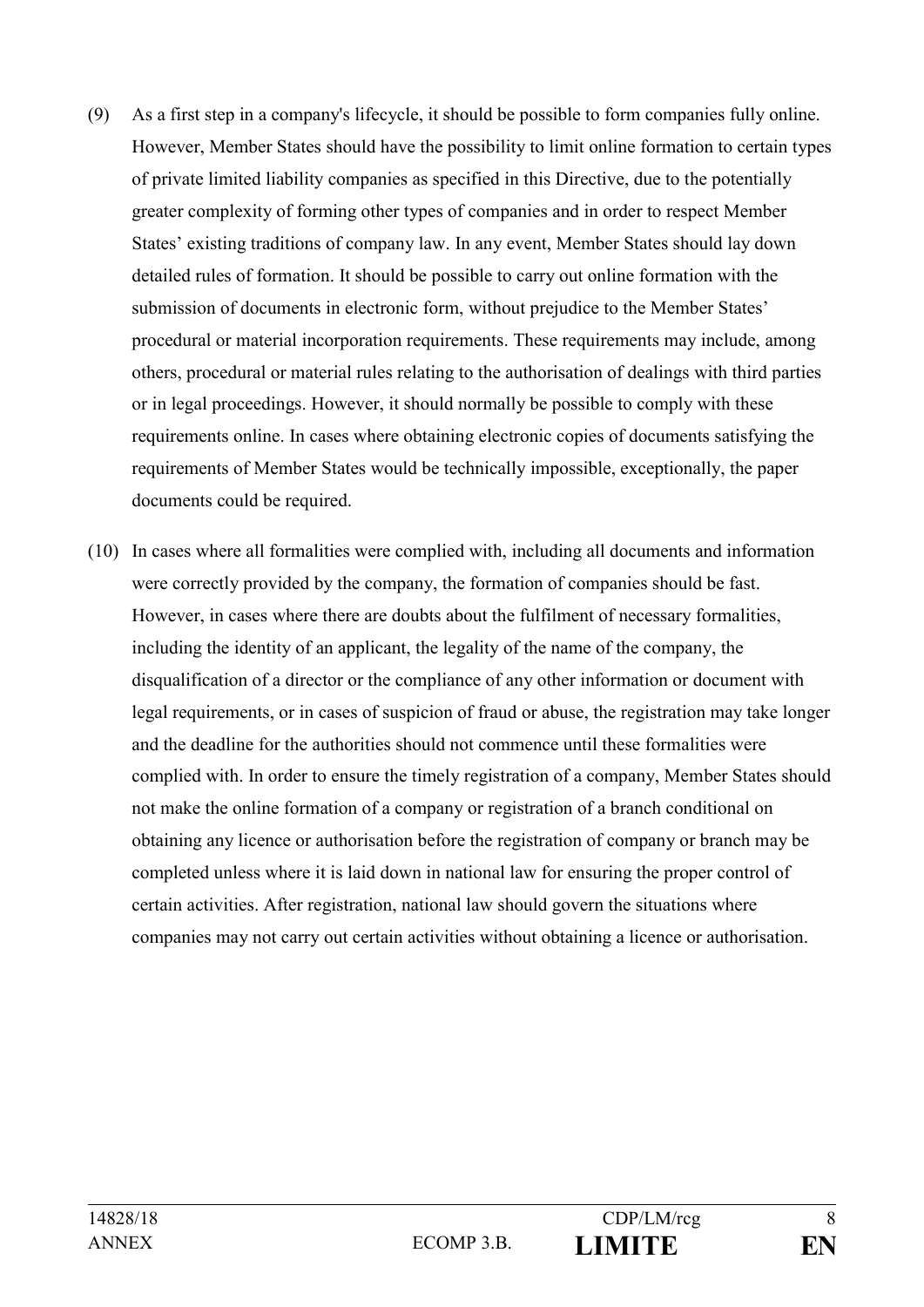- (11) In order to assist businesses, in particular start-ups, in setting-up their business, it should be possible to register a private limited liability company with the use of templates which are model instruments of constitution which should be available online. Member States should ensure that these models may be used for online formations. Such models may contain a predefined set of options in accordance with national law. The applicants should be able to choose between using this model or registering a company with bespoke instruments of constitution, and Member States should have the option to provide templates also for other types of companies.
- (12) In order to respect Member States' existing traditions of company law, it is important to allow flexibility as regards the manner in which they ensure a fully online system of formation of companies, registration of branches and filing of documents and information, including in relation to the role of notaries or lawyers in any part of the online procedures. Matters concerning online formation of companies and registration of branches as well as online filing of documents and information which are not regulated in this Directive should be governed by national law.
- (13) Furthermore, in order to tackle fraud and company hijacking and to provide safeguards for the reliability and trustworthiness of documents and information contained within national registers, provisions concerning the online formation of companies, the registration of their branches and the online filing of documents and information should also include controls on the identity and legal capacity of persons seeking to establish a company or branch or to file documents or information. These controls may be a part of the legality check required by some Member States. The means and methods to achieve these controls should be left to Member States to develop and adopt. To that effect Member States should be able to require the involvement of notaries or lawyers in any part of the online procedures. However, such involvement should not prevent the completion of the procedure in its entirety online.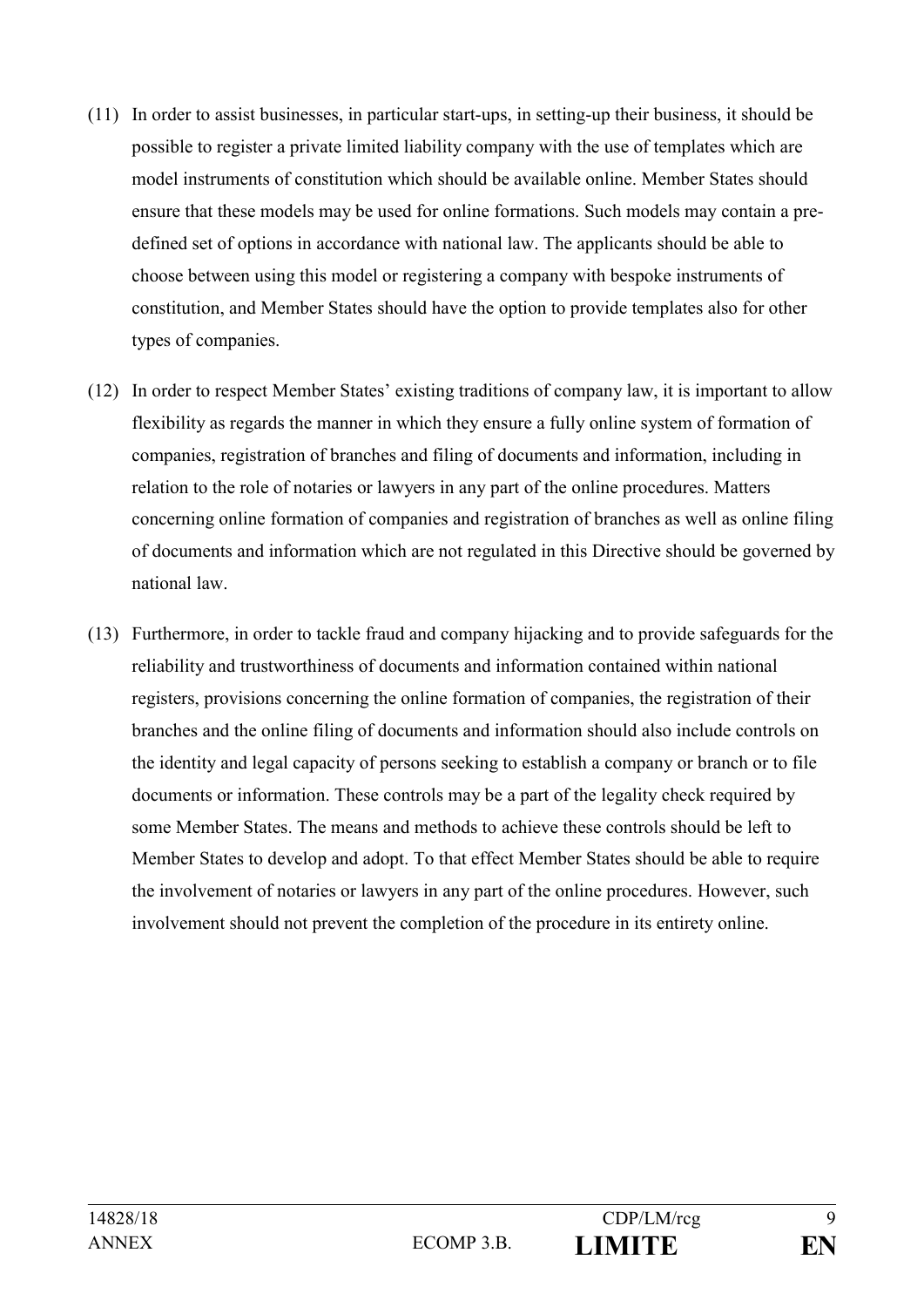- (14) Member States should be allowed to take measures, in accordance with national law, in cases of genuine suspicion of identity falsification, which could require, not systematically but on a case-by-case basis, a physical presence of the applicant before any authority of a Member State or any person or body mandated under national law to deal with online formation or online filing where the company or branch is to be registered. Such genuine suspicion of identity falsification should be based on the information available to the authorities or persons or bodies mandated under national laws to perform such controls.
- (14a) Member States should also enable their competent authorities, persons or bodies to verify whether all the conditions required for the formation of companies are met by means of appropriate tools, which may include video-conferences or other online means that provide a real time audio-visual connection. In order to prevent fraud, abuse or criminal activities, Member States may have recourse to the requirement of a physical presence in justified cases of doubts concerning legal capacity of the applicant or his power to represent a company. The concept of legal capacity should be interpreted broadly and include, among others, the capacity to act.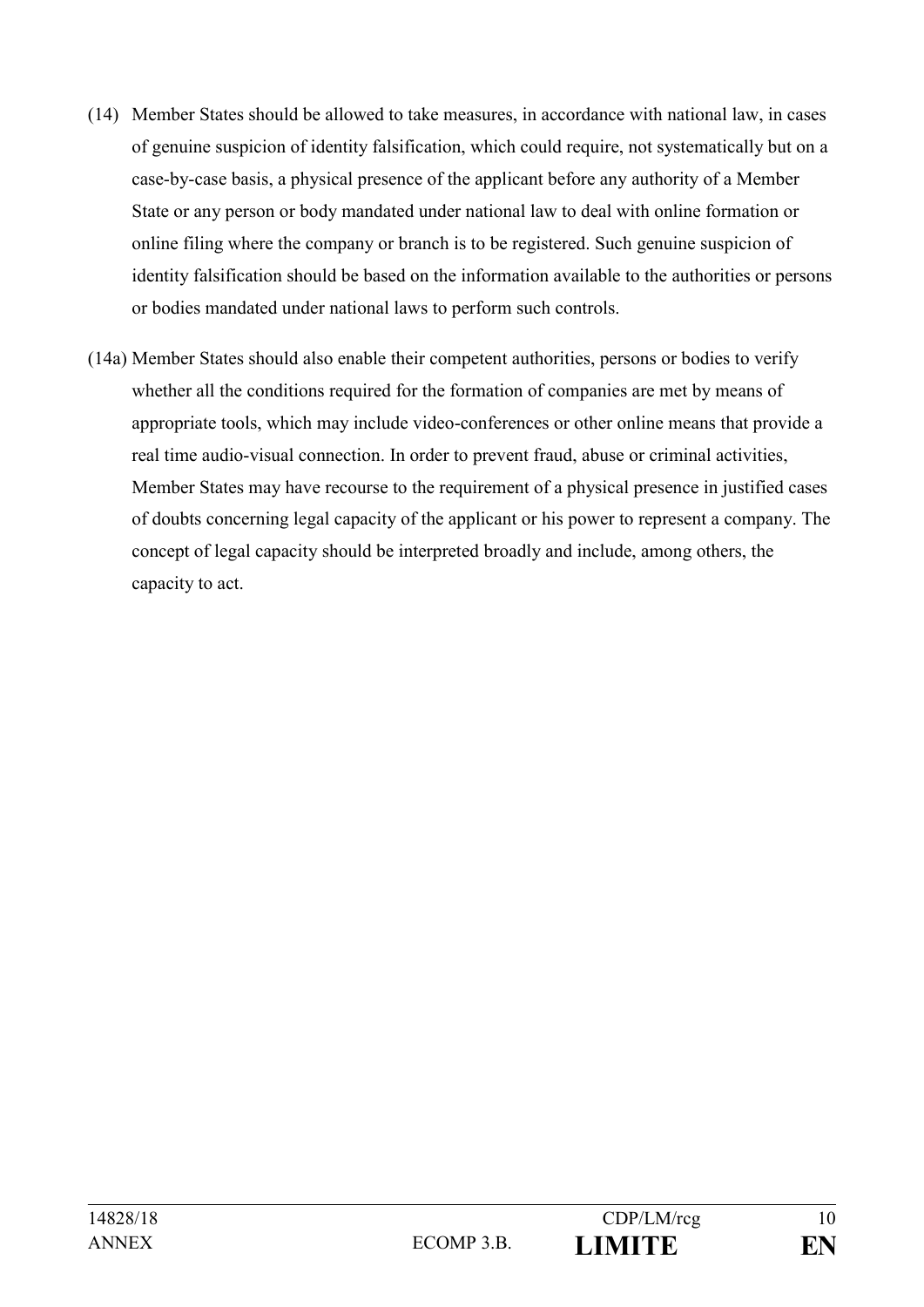(15) In order to ensure the protection of all persons interacting with companies, Member States should be able to prevent fraudulent or other abusive behaviour by refusing the appointment of a person as a director of a company, taking into account not only the former behaviour of that person in their own territory, but under circumstances laid down in national law, also information provided by other Member States. Therefore, Member States should have the possibility to request information from other Member States. The reply may either consist in information on a disqualification in force or other information which is relevant for disqualification in a responding Member State. Such requests for information should be possible by means of the system of interconnection of registers. In this regard, Member States should be free to choose how to best collect this information, such as by gathering the relevant information from any registers or other places where it is stored according to their national rules or by creating dedicated registers or dedicated sections in business registers. Where further information, such as on the period and grounds of disqualification, is needed, Member States may provide it through all available systems of exchange of information, in accordance with national laws. However, this directive should not create an obligation to request such information in every case. Moreover, the possibility to take into account information on disqualification in another Member State should not oblige Member States to recognise disqualifications from other Member States.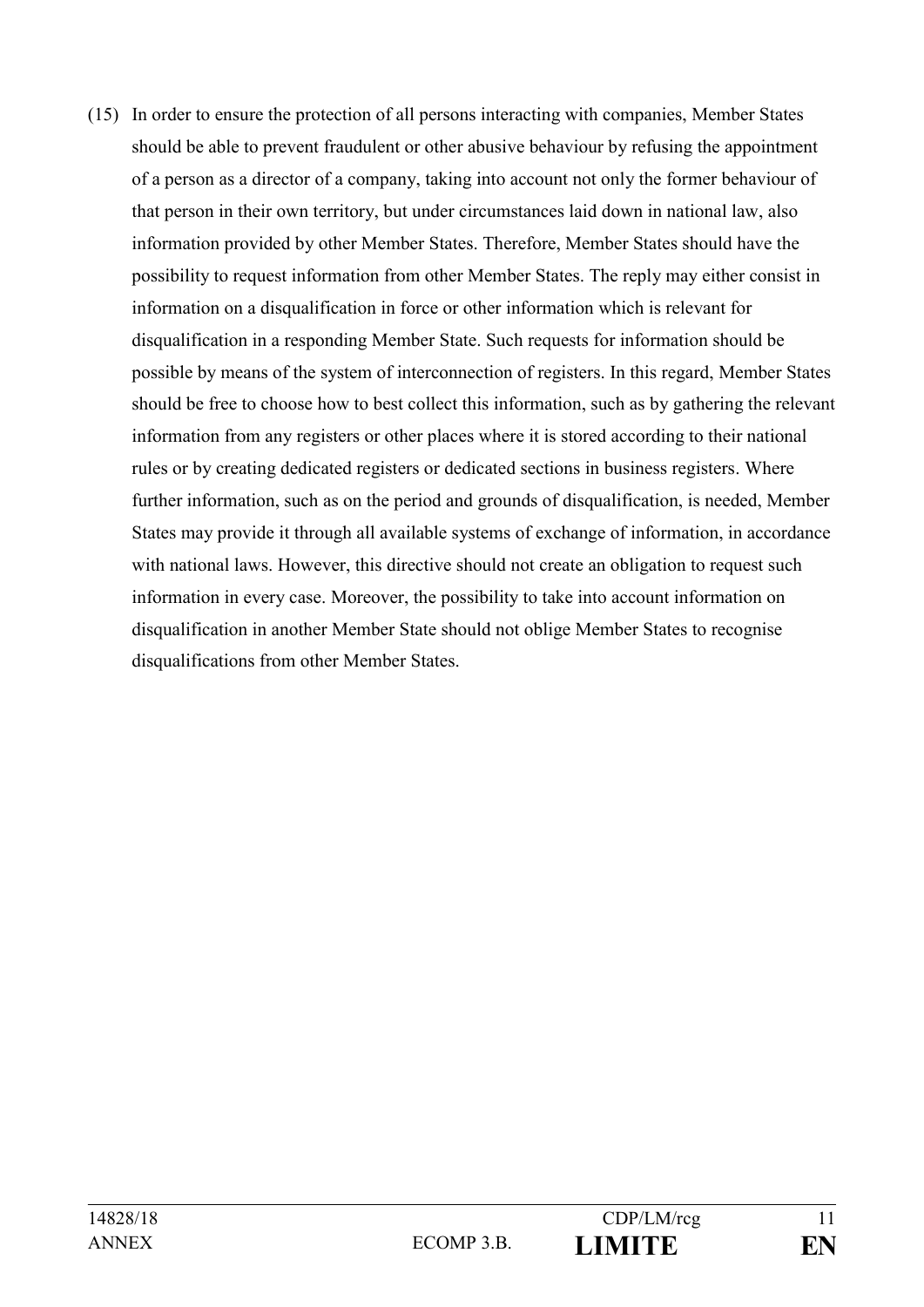- (15a) To ensure protection of all persons interacting with companies or branches and preventing fraudulent or other abusive behaviour, it is important that competent authorities in Member States are able to verify whether the person to be appointed as a director is not prohibited to perform the duties of a director. To this end, competent authorities should also know whether the given person is recorded in any of the registers relevant for disqualification of directors in other Member States by means of the system of interconnection of business registers. The registers, the competent authorities or persons or bodies mandated under national law should not store such personal data longer than necessary to assess the eligibility of the person to be appointed as a director. However, these entities may need to store such information for a longer period of time in view of the possible review of a negative decision. In any case, the retention period should not exceed the period laid down in national rules for retention of any personal data related to formation of a company or a branch or related filing.
- (16) The obligations related to online formation should be without prejudice to any other, noncompany law related formalities which a company has to fulfil to start operations in accordance with EU and national law.
- (17) Similarly with regard to the online formation of companies, in order to reduce the costs and burdens on companies, it should also be possible throughout the companies' lifecycle to submit documents and information fully online to national registers. At the same time, Member States should have the possibility to allow documents and information to be filed by other means, including by paper. In addition, the disclosure of company information should be effected once the information is made publicly available in those registers, since they are now interconnected and provide a comprehensive point of reference for users. In order to avoid disruption to the existing means of disclosure, Member States should have the choice also to publish either all or some of the company information in a national gazette, whilst at the same time ensuring that the information is sent electronically by the register to that national gazette. This Directive shall not affect national rules relating to the legal value of the register and the role of the national gazette.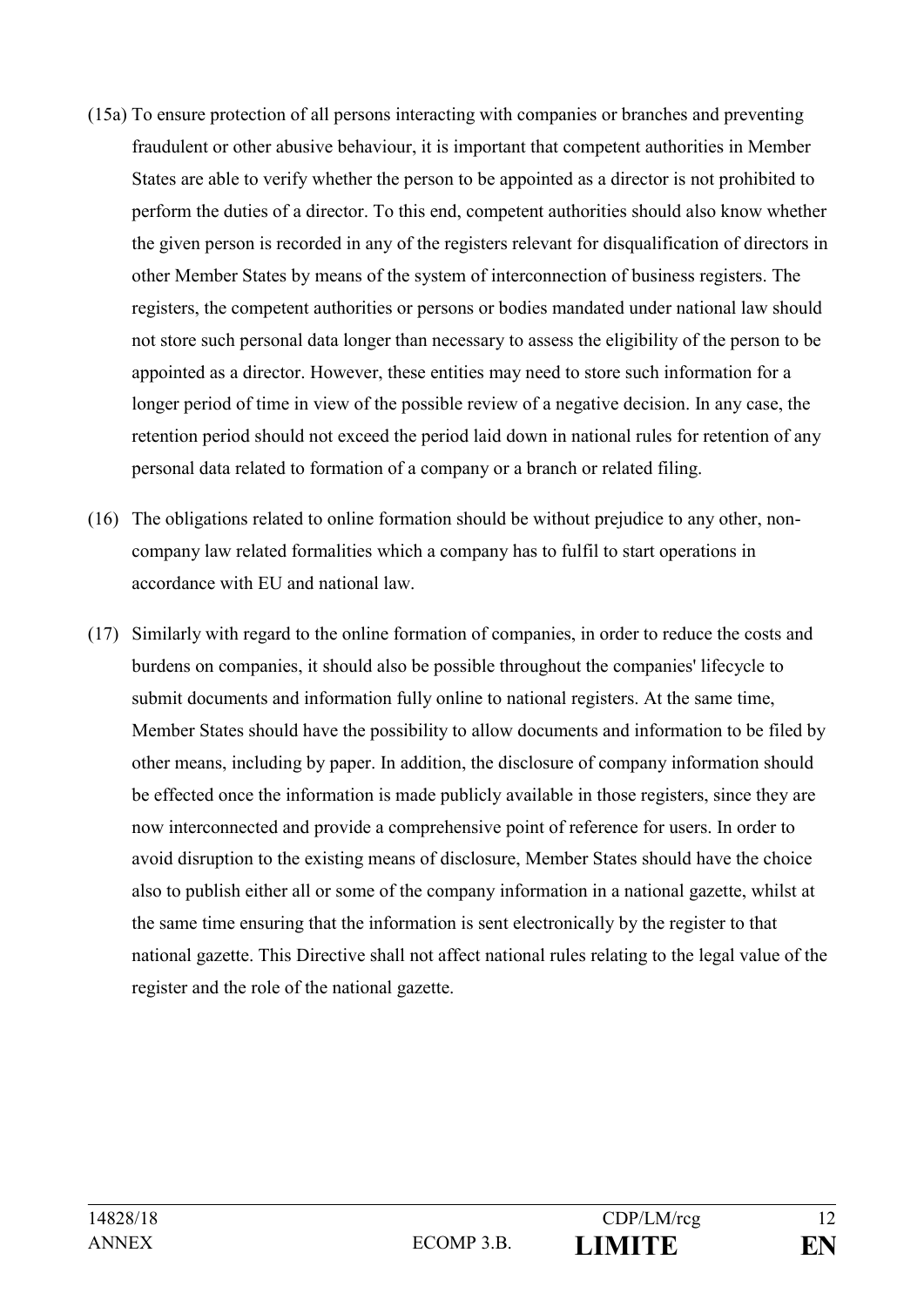- (18) In order to facilitate the way in which the information stored by the registers can be searched for and exchanged with other systems, Member States should ensure that after the relevant transposition period has expired, all documents and information provided to a competent authority as part of the formation or registration of or the filing by a company or a branch be stored by the registers in a machine-readable and searchable format or as structured data. This means that the file format should be structured in a way that software applications can easily identify, recognise and extract specific data and their internal structure. The requirement of a searchable format should not encompass scanned signatures or other data which is not suitable for machine-readability. As this may require changes to the existing information systems of Member States, there should be a longer transposition period for this requirement.
- (19) In order to cut costs and reduce administrative burden for companies, Member States should apply the 'once-only' principle in the area of company law. Applying the once-only principle entails that companies are not asked to submit the same information to public authorities more than once. For example, companies should not have to submit the same information both to the national register and to the national gazette. Instead, the register should provide the information already submitted directly to the national gazette. Similarly, where a company is incorporated in one Member State and wants to register a branch in another Member State, it should be possible for the company to make use of the information or documents previously submitted to a register. Furthermore, where a company is incorporated in one Member State but has a branch in another Member State it should be possible for the company to submit certain changes to their company information only to the register where the company is registered, without the need to submit the same information to the register where the branch is registered. Instead, information such as change of company name or change of registered office of the company should be exchanged electronically between the register where the company is registered and the register where the branch is registered using the system of interconnection of registers.
- (20) In order to ensure consistent and up-to-date information is available about companies in the Union and to further increase transparency, it should be possible to use the interconnection of registers to exchange information about any type of company registered in the Member States' registers in accordance with national law. Member States should have the option to make electronic copies of the documents and information of those other types of companies available also through this system.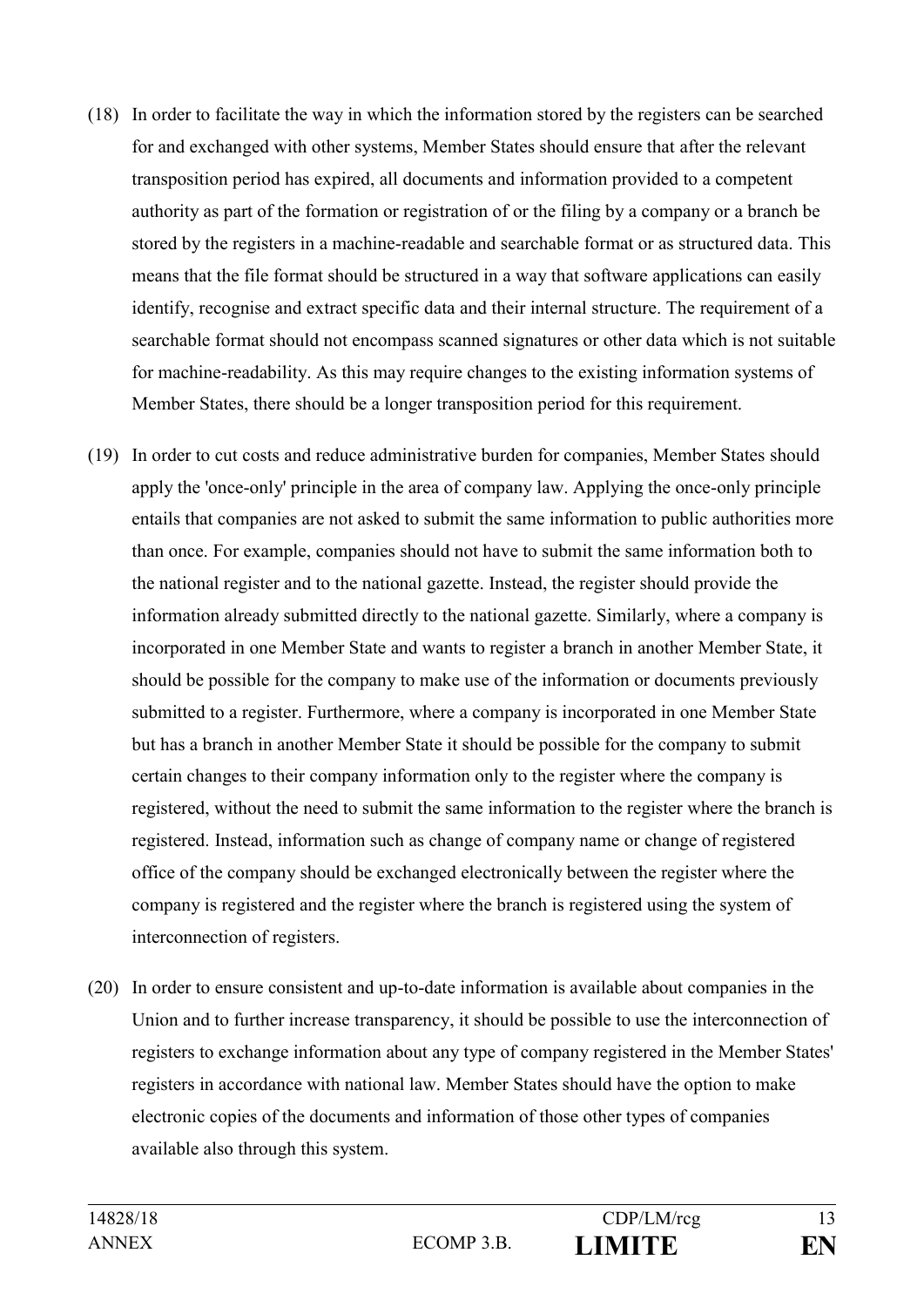- (21) In the interest of transparency and to promote trust in business transactions, including those with a cross-border nature within the Single Market, it is important that investors, stakeholders, business partners and authorities can easily access company information. To improve the accessibility of that information, more information should be available free of charge in all Member States. Such information should include the status of the company and information on its branches in other Member States, as well as information concerning the persons authorised to represent the company. However, Member States should be given some flexibilty to nevertheless charge fees for certain information and to limit certain free of charge information to the authorities of other Member States.
- (22) Member States have the possibility to establish optional access points in relation to the system of interconnection of registers. However, currently it is not possible for the Commission to connect other stakeholders to the system of interconnection of registers. In order for other stakeholders to benefit from the interconnection of registers and ensure that their systems retain accurate, up-to-date and reliable information on companies, the Commission should be authorised to establish additional access points. Such access points should refer to systems developed and operated by the Commission or other Union institutions, bodies, offices or agencies in order to perform their administrative functions or to comply with provisions of Union law.
- (23) In order to help companies established in the Single Market to more easily expand their business activities cross-border, it should be possible for them to open and register branches in another Member State online. Therefore Member States should enable, in a similar manner to companies, the online registration of branches and the online filing of documents and information.
- (24) When registering a branch of a company registered in another Member State, Member States should also be able to verify certain information about the company through the interconnection of registers when a branch is registered in that Member State. Furthermore, where a branch is closed in one Member State, the register of that Member State should inform the Member State where the company is registered of this through the system of interconnection of registers and both registers should record this information.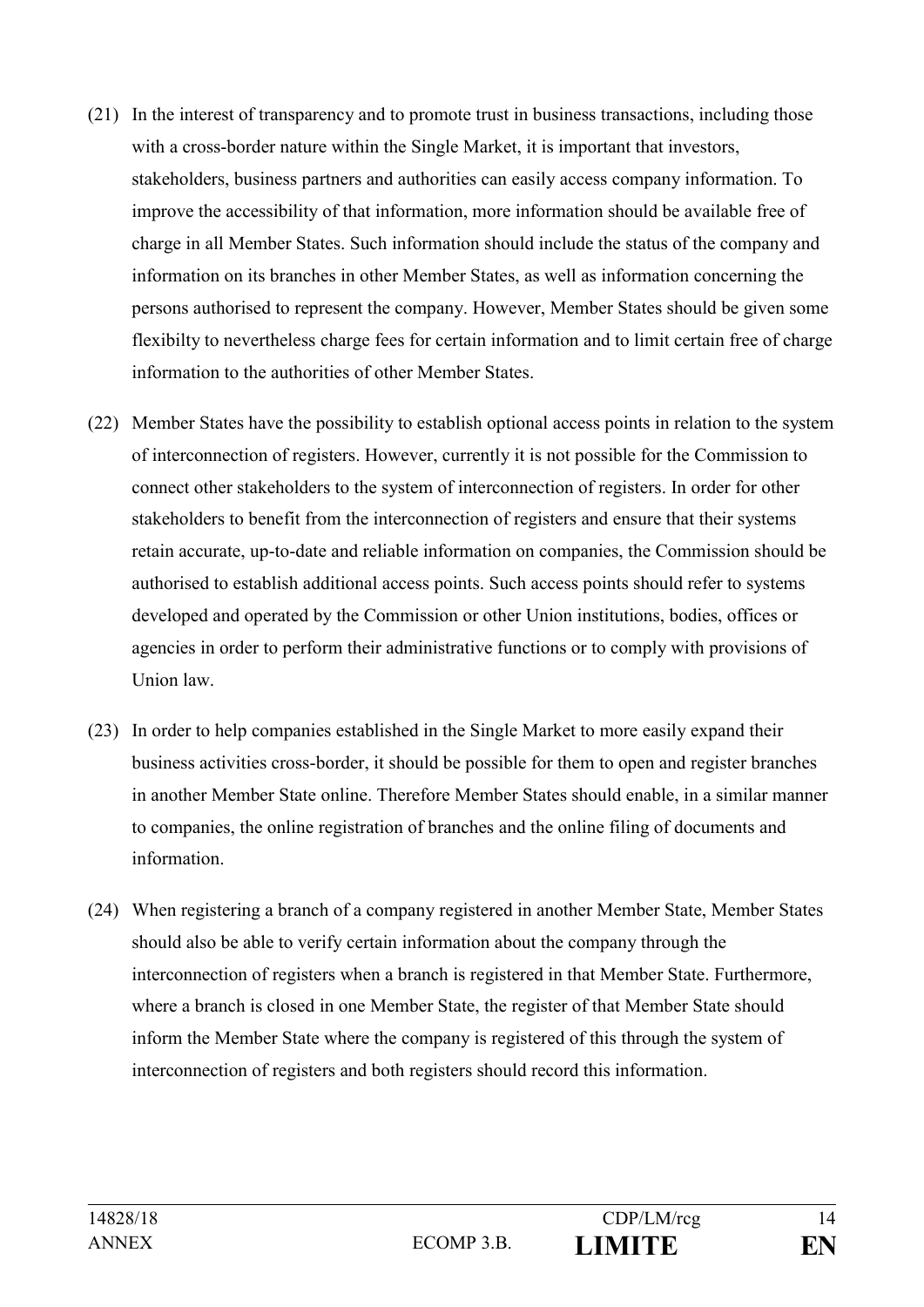- (25) To ensure consistency with Union and national law, it is necessary to delete the provision relating to the Contact Committee which has ceased to exist, and to update the types of companies set out in Annexes I and II to Directive (EU) 2017/1132.
- (26) In order to accommodate future changes in the laws of Member States and to Union legislation concerning company types, the power to adopt acts in accordance with Article 290 of the Treaty on the Functioning of the European Union should be delegated to the Commission to update the list of the types of companies contained in Annexes I, II and IIA of Directive (EU) 2017/1132. It is of particular importance that the Commission carry out appropriate consultations during its preparatory work, including at expert level, and that those consultations be conducted in accordance with the principles laid down in the Interinstitutional Agreement of 13 April 2016 on Better Law-Making.<sup>8</sup> In particular, to ensure equal participation in the preparation of delegated acts, the European Parliament and the Council receive all documents at the same time as Member States' experts, and their experts systematically have access to meetings of Commission expert groups dealing with the preparation of delegated acts.
- (27) The provisions of this Directive do not affect the legal or administrative provisions, including the obligations for registration of companies, of national laws relating to tax measures of Member States, or their territorial and administrative subdivisions.
- (28) This Directive does not affect the provisions of Directive (EU) 2015/849 of the European Parliament and of the Council<sup>9</sup> addressing risks of money laundering and terrorist financing, in particular the obligations related to carrying out the appropriate customer due diligence measures on a risk-sensitive basis and to identifying and registering the beneficial owner of any newly created entity in the Member State of its incorporation.

<sup>8</sup> <sup>8</sup> OJ L 123, 12.5.2016, p.1.

<sup>9</sup> Directive (EU) 2015/849 of the European Parliament and of the Council of 20 May 2015 on the prevention of the use of the financial system for the purposes of money laundering or terrorist financing, amending Regulation (EU) No 648/2012 of the European Parliament and of the Council, and repealing Directive 2005/60/EC of the European Parliament and of the Council and Commission Directive 2006/70/EC (OJ L 141, 5.6.2015, p. 73).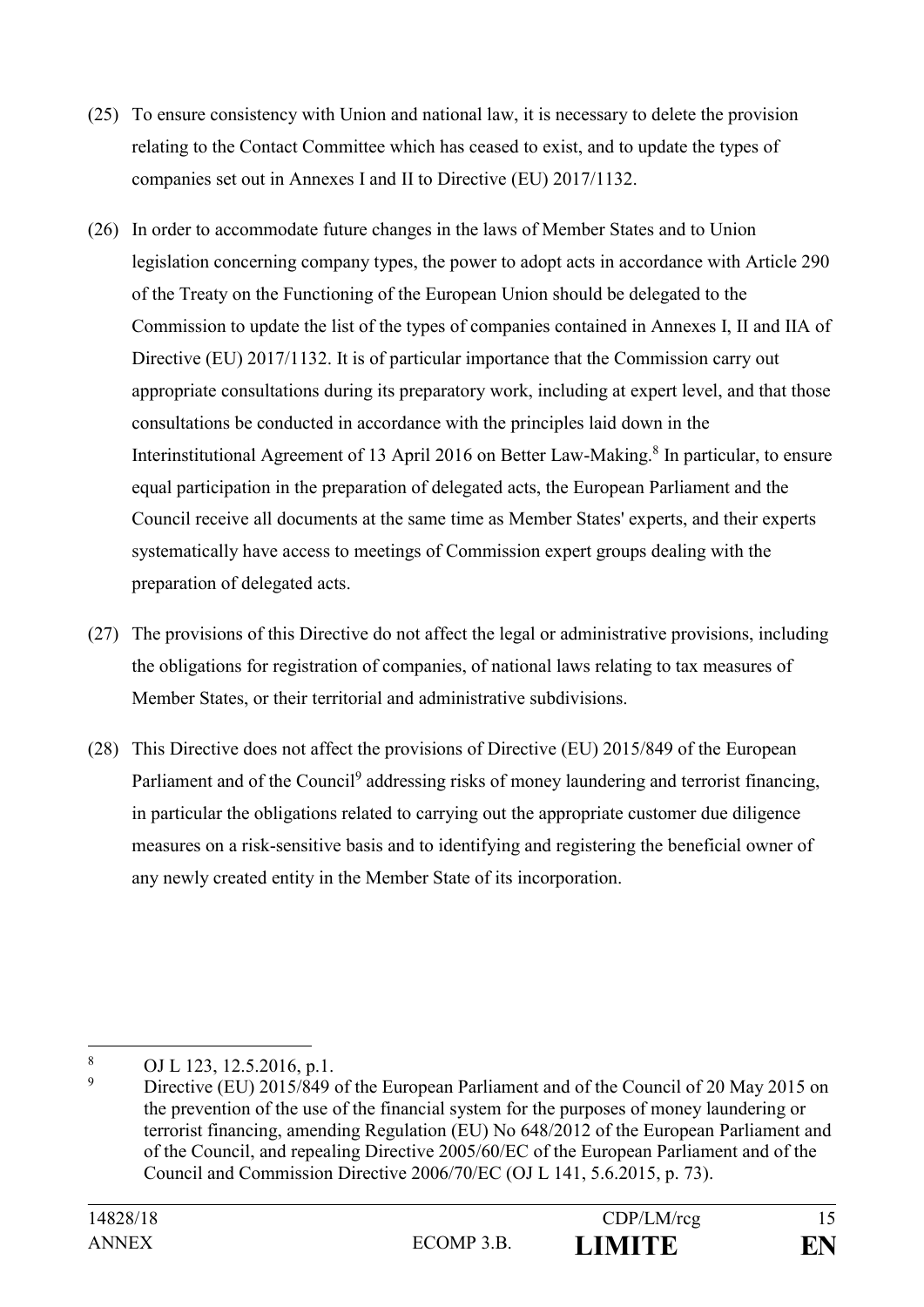- (29) This Directive should be applied in compliance with Union data protection law and the protection of privacy and personal data as enshrined in Articles 7 and 8 of the Charter of Fundamental Rights of the European Union. Any processing of the personal data of natural persons under this Directive is to be undertaken in accordance with Regulation (EU) 2016/679.
- (30) The European Data Protection Supervisor was consulted in accordance with Article 28(2) of Regulation (EC) No  $45/2001$  of the European Parliament and of the Council<sup>10</sup> and delivered an opinion on 26 July 2018.
- (31) Since the objective of this Directive, namely, to provide more digital solutions for companies in the Single Market, cannot be sufficiently achieved by the Member States, but can rather, by reason of their scale and effects, be better achieved at Union level, the Union may adopt measures, in accordance with the principle of subsidiarity as set out in Article 5 of the Treaty on European Union. In accordance with the principle of proportionality, as set out in that Article, this Directive does not go beyond what is necessary to achieve those objectives.
- (32) In accordance with the Joint Political Declaration of 28 September 2011 of Member States and the Commission on explanatory documents<sup>11</sup>, Member States have undertaken to accompany, in justified cases, the notification of their transposition measures with one or more documents explaining the relationship between the components of a directive and the corresponding parts of national transposition instruments. With regard to this Directive, the legislator considers the transmission of such documents to be justified.

 $10$ Regulation (EC) No 45/2001 of the European Parliament and of the Council of 18 December 2000 on the protection of individuals with regard to the processing of personal data by the Community institutions and bodies and on the free movement of such data (OJ L 8, 12.1.2001, p. 1).

 $11$  OJ C 369, 17.12.2011, p. 14.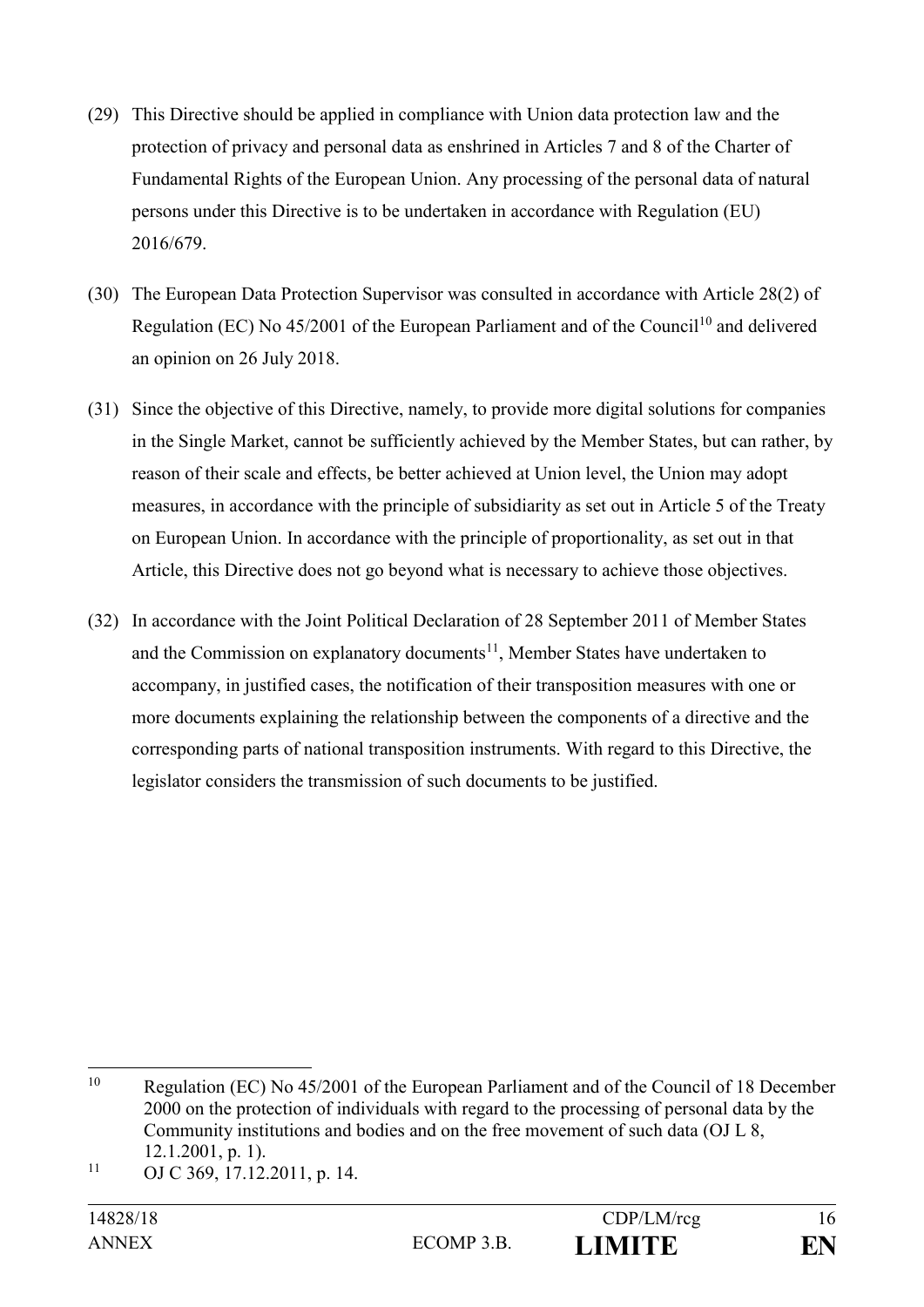- (33) The Commission should carry out an evaluation of this Directive. Pursuant to paragraph 22 of the Interinstitutional Agreement between the European Parliament, the Council of the European Union and the European Commission on Better Law-Making of 13 April 2016<sup>12</sup>, that evaluation should be based on the five criteria of efficiency, effectiveness, relevance, coherence and EU value added and should provide the basis for impact assessments of possible further measures. Member States should help carrying out this evaluation by providing to the Commission data that is available to them on how online formation is working in practice, for example on the number of online formations, the number of cases in which templates were used or where physical presence was required and the average duration and costs of online formations.
- (34) Information should be collected in order to assess the performance of the legislation against the objectives its pursues and in order to inform an evaluation of the legislation in accordance with paragraph 22 of the Interinstitutional Agreement between the European Parliament, the Council of the European Union and the European Commission on Better Law-Making of 13 April 2016.
- (35) Directive (EU) 2017/1132 should therefore be amended accordingly,

### HAVE ADOPTED THIS DIRECTIVE:

### *Article 1*

### *Amendments to Directive (EU) 2017/1132*

Directive (EU) 2017/1132 is amended as follows:

- (1) in Article 1, the following indent is inserted after the second indent:
	- "- the rules on online formation of companies, on online registration of their branches and on online filing by companies and branches ,";

<sup>&</sup>lt;u>.</u> <sup>12</sup> OJ L 123, 12.5. 2016, p. 1.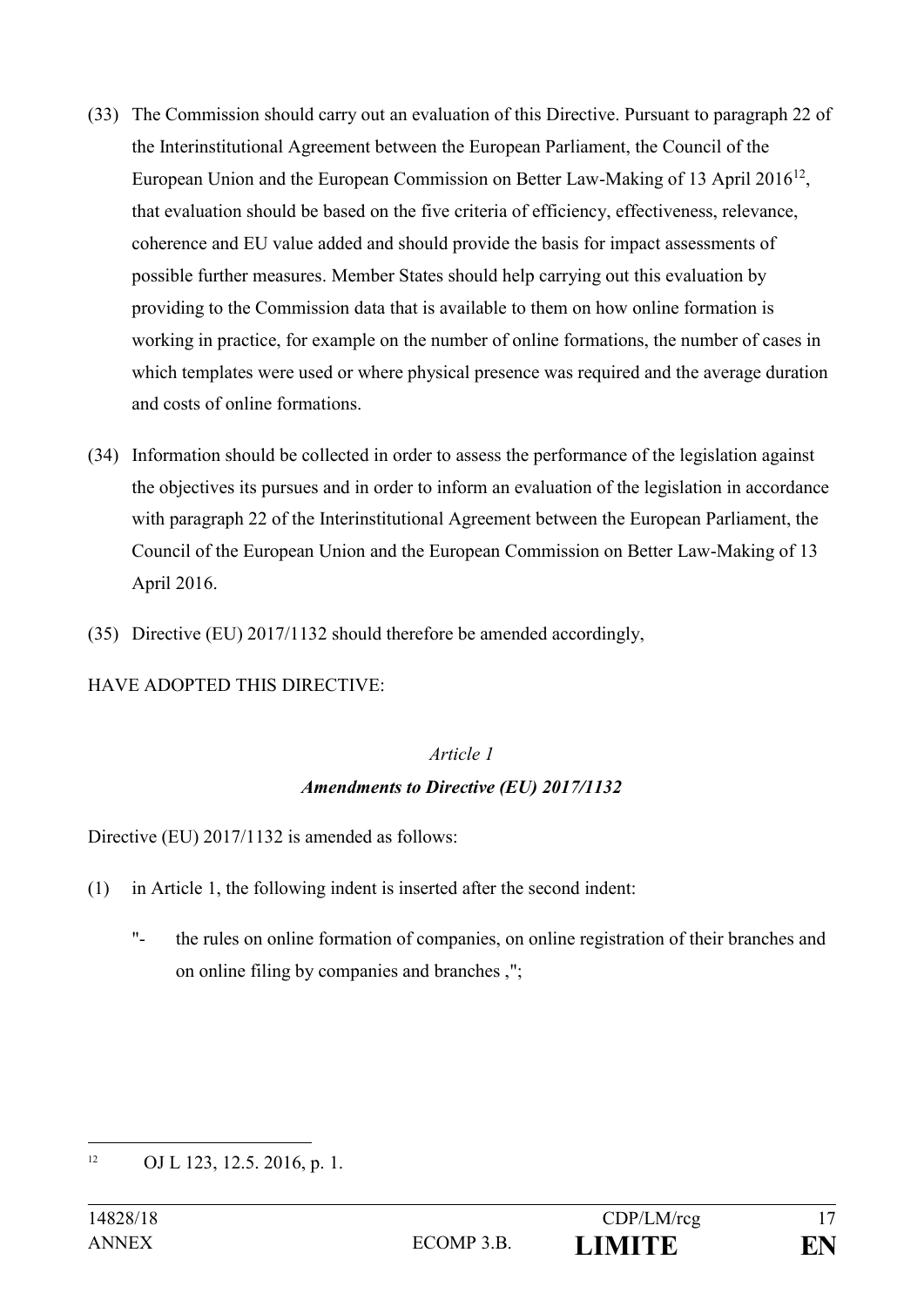(2) in Title I, the title of Chapter III is replaced by the following:

# "Online procedures (formation, registration and filing), disclosure and registers";

(3) Article 13 is replaced by the following:

# *"Article 13 Scope*

The coordination measures prescribed by this Section shall apply to the laws, regulations and administrative provisions of the Member States relating to the types of companies listed in Annex II, and where specified, to the types of companies listed in Annexes I and IIA.";

(4) The following Articles 13a to 13e are inserted:

# *"Article 13a Definitions*

For the purposes of this Chapter:

- (1) "electronic identification means" means an identification means as defined in point (2) of Article 3 of Regulation (EU) No 910/2014 of the European Parliament and of the Council(\*);
- (2) "electronic identification scheme" means an identification scheme as defined in point (4) of Article 3 of Regulation (EU) No 910/2014;
- (2a) "electronic means" means that information is sent initially and received at its destination by means of electronic equipment for the processing (including digital compression) and storage of data, and entirely transmitted, conveyed and received in a manner to be determined by Member States;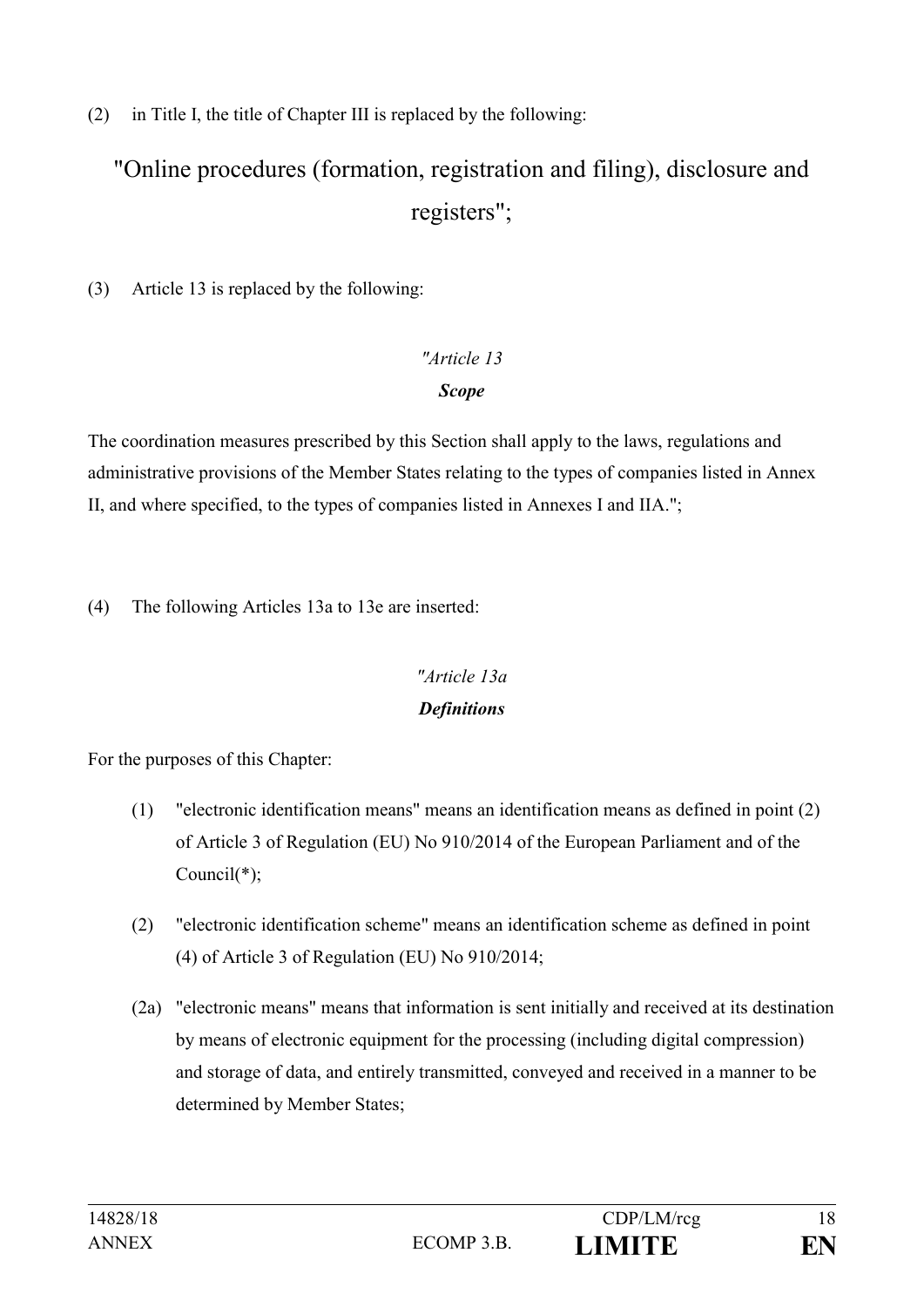(4) "template" means a model for the instrument of constitution of a company which is drawn up by Member States in compliance with national law and is used for the online formation of a company according to Article 13f.

(\*) Regulation (EU) No 910/2014 of the European Parliament and of the Council of 23 July 2014 on electronic identification and trust services for electronic transactions in the internal market and repealing Directive 1999/93/EC (OJ L 257, 28.8.2014, p. 73).

#### *Article 13b*

### *Recognition of identification means for the purposes of online procedures*

- 1. Member States shall ensure that the following electronic identification means may be used by applicants who are Union citizens in the online procedures referred to in this Chapter:
	- (a) an electronic identification means issued under an electronic identification scheme approved by their own Member State;
	- (b) an electronic identification means issued in another Member State and recognised for the purpose of cross-border authentication in accordance with Article 6 of Regulation (EU) No 910/2014.
- 4. Without prejudice to paragraph 1, Member States may take measures which could require a physical presence for the purposes of verifying the identity of persons before any authority or any person or body mandated under national law to deal with any aspect of the online procedures referred to in this Chapter, including drawing up the instrument of constitution of a company, in cases of genuine suspicion of identity falsification.

# *Article 13c Fees for online procedures*

- 1. Member States shall ensure that the rules on fees applicable to the procedures referred to in this Chapter are transparent and are applied in a non-discriminatory manner.
- 2. Any fees for online procedures charged by the registers referred to in Article 16 shall not exceed the recovery of costs of providing such services.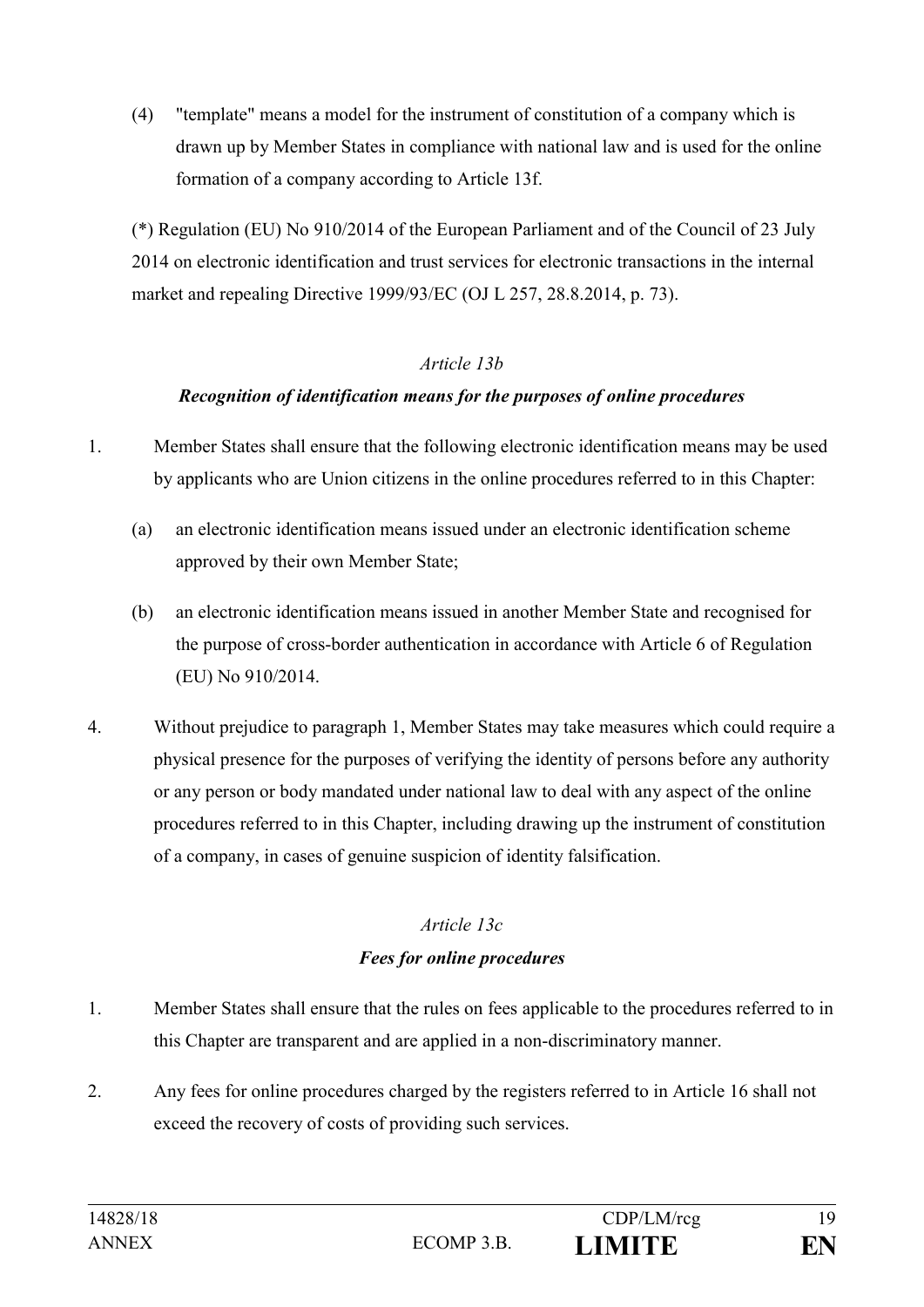# *Article 13d Payments*

Where the completion of a procedure laid down in this Chapter requires a payment, Member States shall ensure that the payment can be made by means of a widely available cross-border payment service.

# *Article 13e Information requirements*

Member States shall ensure that concise and user-friendly information, provided free of charge and at least in a language broadly understood by the largest possible number of cross-border users, is made available on registration portals or websites that are part of the Single Digital Gateway to help to form companies. The information shall cover at least the following:

- (a) rules on formation of companies, including online procedures referred to in Articles 13f and 13i, and requirements relating to the use of templates and to other formation documents, identification of persons, the use of languages and applicable fees;
- (b) rules on registration of branches, including online procedures referred to in Articles 28a and 28b and requirements relating to registration documents, identification of persons and the use of languages;
- (c) an outline of the rules on becoming a member of the administrative body, the management body and the supervisory body of a company, including on disqualification of directors;
- (d) an outline of the powers and responsibilities of the administrative body, the management body and the supervisory body of a company, including representation towards third parties."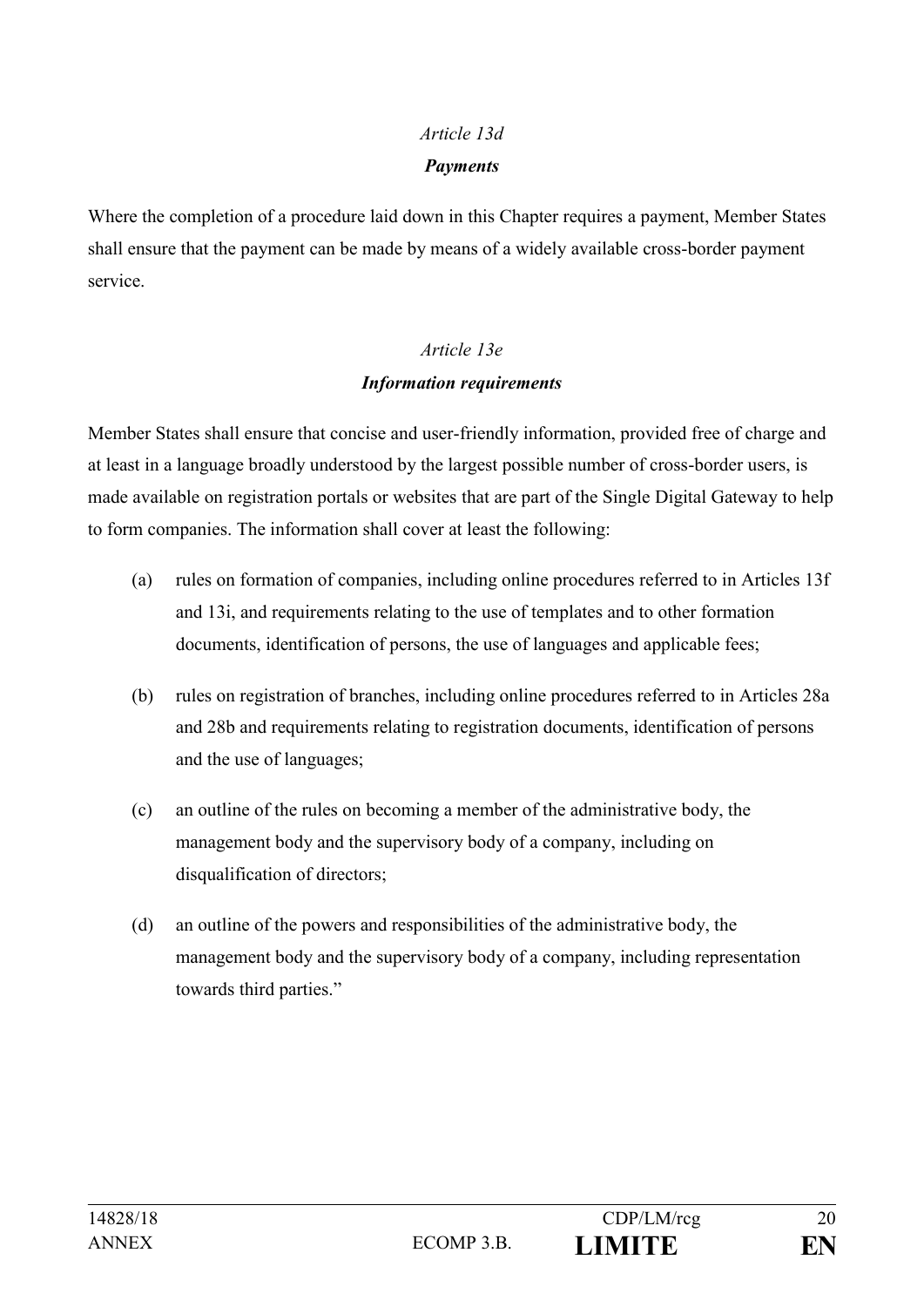#### (5) in Chapter III of Title I, the following Section 1a is inserted:

# "SECTION 1A

#### ONLINE FORMATION, ONLINE FILING AND DISCLOSURE

#### *Article 13f*

### *Online formation of companies*

- 1. Member States shall ensure that the online formation of companies may be carried out fully online without the necessity for the applicants to appear in person before any authority or any person or body mandated under national law to deal with any aspect of the online formation of companies, including drawing up the instrument of constitution of a company, subject to the provisions laid down in Article 13b(4) and paragraph (8) of this Article. However, Member States may decide not to provide online formation procedures for other types of companies than those listed in Annex IIA.
- 2. Member States shall lay down detailed rules for the online formation of companies, including rules on the use of templates, as referred to in Article 13g and the documents and information required for forming a company. As part of these rules Member States shall ensure that the online formation may be carried out by submitting information or documents in electronic form, including electronic copies of the documents and information referred to in Article 16a(4). This is without prejudice to the Member States' incorporation requirements as long as the online formation referred to in this Article remains possible.
- 3. The rules referred to in paragraph 2 shall at least provide for the following:
	- (a) the procedures to ensure the legal capacity of the applicants and their authority to represent the company;
	- (b) the means to verify the identity of the applicants in accordance with Article 13b;
	- (c) the requirements for the applicants to use trust services referred to in Regulation (EU) No 910/2014;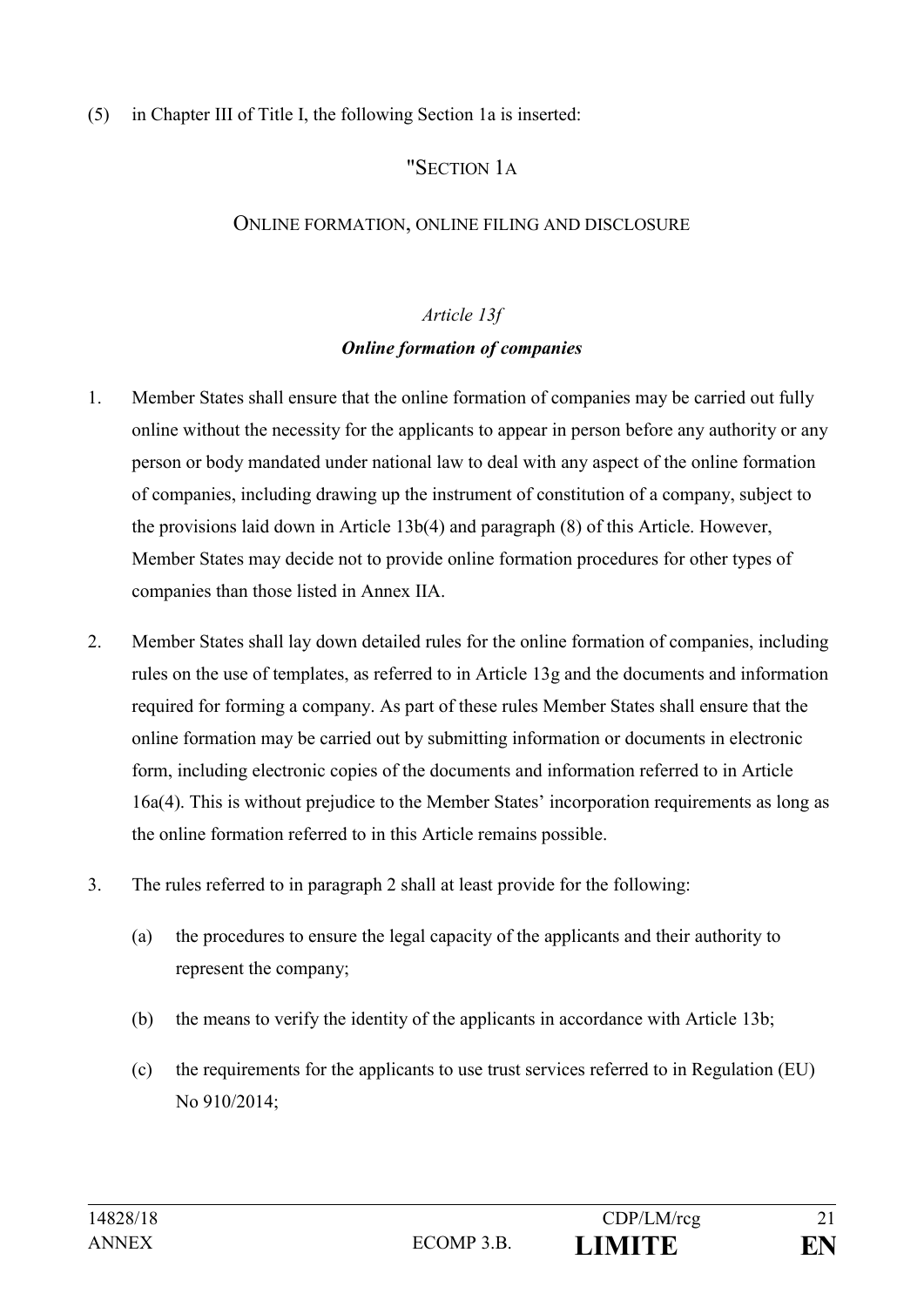- (d) the procedures to verify the appointment of directors.
- 4. The rules referred to in paragraph 2 may, among others, also provide for the following:
	- (a) the procedures to ensure the legality of the object of the company;
	- (b) the procedures to ensure the legality of the name of the company;
	- (c) the procedures to ensure the legality of the instruments of constitution, including verifying the correct use of templates;
	- (d) the consequences of a disqualification of directors by the competent authority in any Member State;
	- (e) the role of a notary or any other person or body mandated by the Member State in any part of the online formation process;
	- (f) the exclusion of online registration in cases where the share capital of the company is to be paid by way of contributions in kind.
- 5. Member States shall not make the online formation of a company conditional on obtaining any licence or authorisation before the company is registered, unless where it is laid down in national law for ensuring the proper control of certain activities.
- 6. Member States shall ensure that where the payment of share capital is required as part of the procedure to form a company, this payment may be made online, in accordance with Article 13d, to a bank account of the bank operating in the Union. In addition, Member States shall ensure that proof of such payments may also be provided online.
- 7. In cases where the applicant uses the templates referred to in Article 13g, Member States shall ensure that the online formation is normally completed within five working days, in other cases normally within 10 working days, from the later of the following:
	- (a) completion of all formalities, including the receipt of all required documents and information which comply with national law by an authority or by a person or body mandated under national law to deal with any aspect of the formation of a company;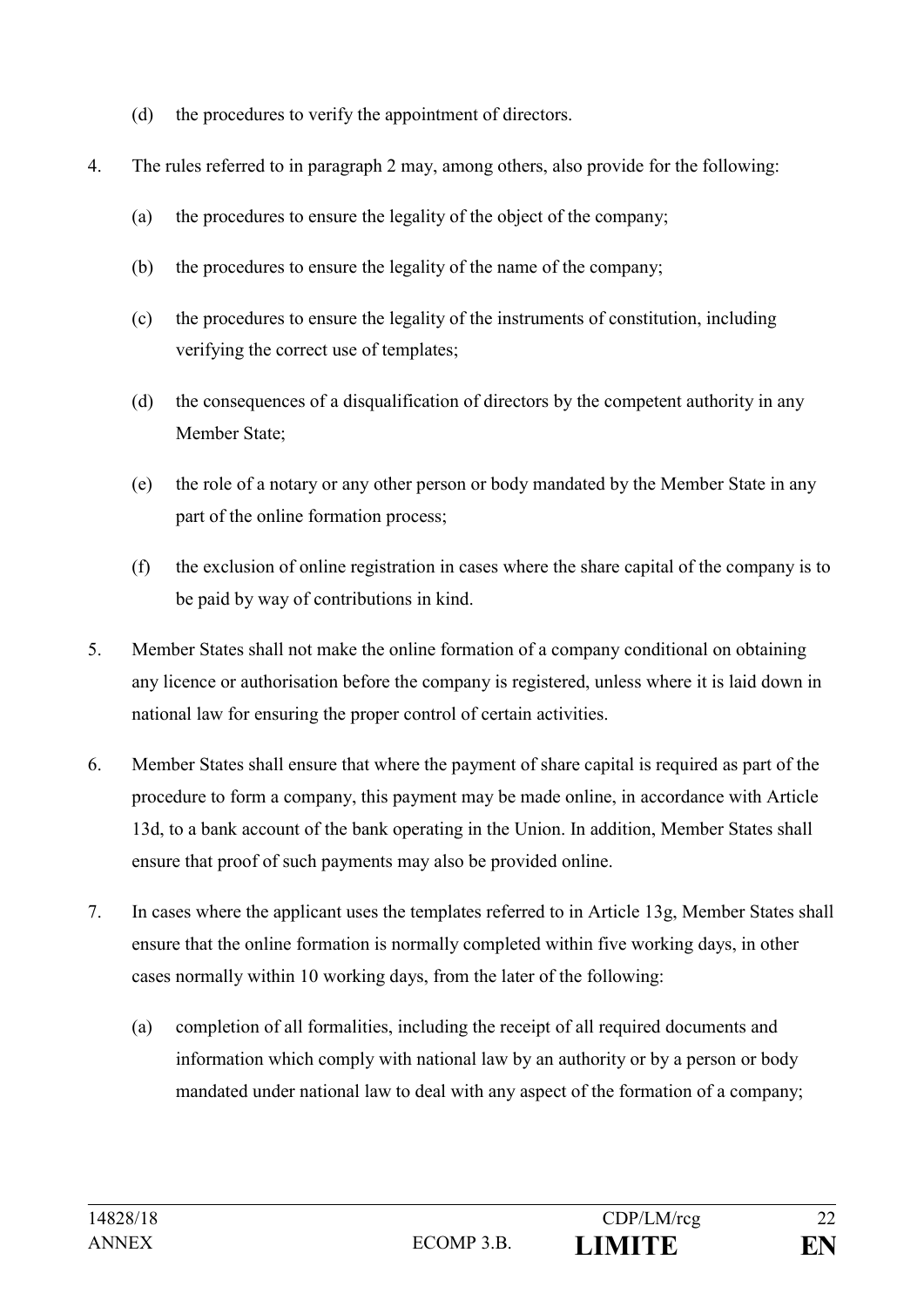- (b) the payment of a registration fee, the payment in cash for share capital or, where a payment for the share capital is to be provided by way of a contribution in kind, as provided for under national law.
- 8. Where any authority or any person or body mandated under national law to deal with any aspect of the online formation of a company, including drawing up the instrument of constitution, has genuine suspicion as to compliance with the rules on legal capacity of the applicants or their authority to represent the company referred to in point (a) of paragraph 3, it may request their physical presence.

#### *Article 13g*

# *Templates for online formation of companies*

- 1. Member States shall make templates available on registration portals or websites that are part of the Single Digital Gateway for the types of companies listed in Annex IIA. Member States may also make templates available online for the formation of other types of companies.
- 2. Member States shall ensure that the templates referred to in paragraph 1 of this Article may be used by applicants as part of the online formation procedure referred to in Article 13f. Where those templates are used by the applicants in compliance with the rules referred to in point (c) of Article 13f(4), the requirement to have the company instruments of constitution drawn up and certified in due legal form in absence of preventive administrative or judicial control, as laid down in Article 10, shall be deemed to be fulfilled. Where Member States require by virtue of national law the due legal form for drawing up the instruments of constitution, this Directive does not affect this requirement as long as the online formation referred to in Article 13f remains possible.
- 3. Member States shall at least make the templates available in a language broadly understood by the largest possible number of cross-border users. The availability of templates in languages other than the official language or languages of a Member State shall be for information purposes only, unless the Member State decides that it is possible to form a company with templates in a foreign language.
- 4. The content of the templates shall be governed by national law.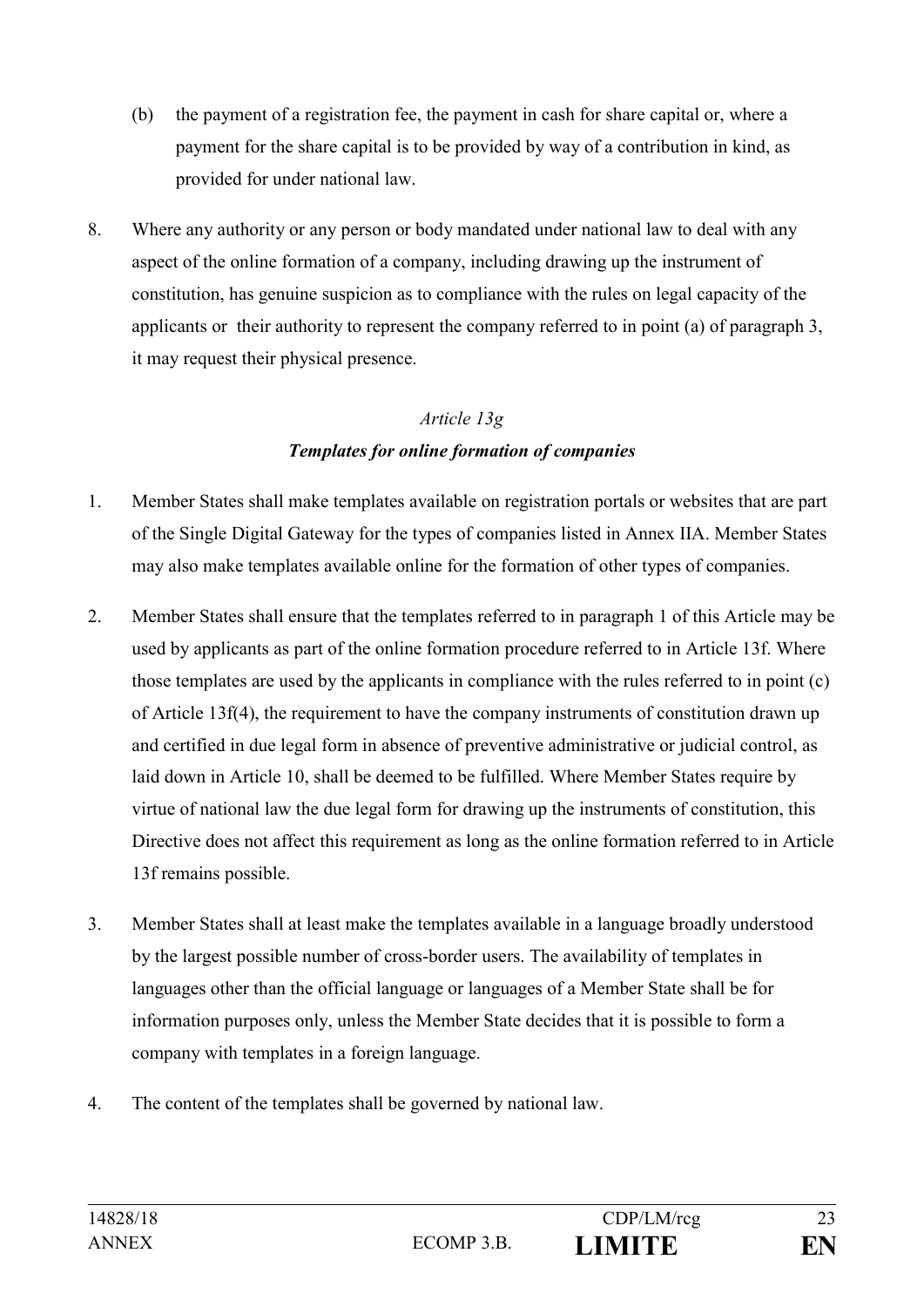# *Article 13h Disqualified directors*

- 1. Member States shall ensure that they have rules on disqualification of directors. These rules shall include the possibility to take into account under circumstances laid down in national law information relevant for disqualification in another Member State. For the purpose of this Article, directors shall at least include the persons referred to in point (i) of Article 14(d).
- 2. Member States may require that persons applying to become directors declare whether they are aware of any circumstances which could lead to a disqualification in that Member State.
- 3. Member States shall ensure that they are able to reply to a request from another Member State for information relevant for the disqualification of directors under the law of the responding Member State.
- 4. In order to reply to a request referred to in paragraph 3, Member States shall at least make the necessary arrangements to ensure that they are able to provide without delay information on whether a given person is recorded in any of their registers containing information relevant for disqualification of directors by means of the system referred to in Article 22. The exchange of further information, such as on the period and grounds of disqualification, shall be governed by national laws.
- 5. The modalities and technical details of exchanging the information referred to in paragraph 4 shall be laid down in the implementing act referred to in Article 24.
- 6. Paragraphs 1 to 5 shall apply *mutatis mutandis* where a company files information concerning the appointment of a new director in the register referred to in Article 16.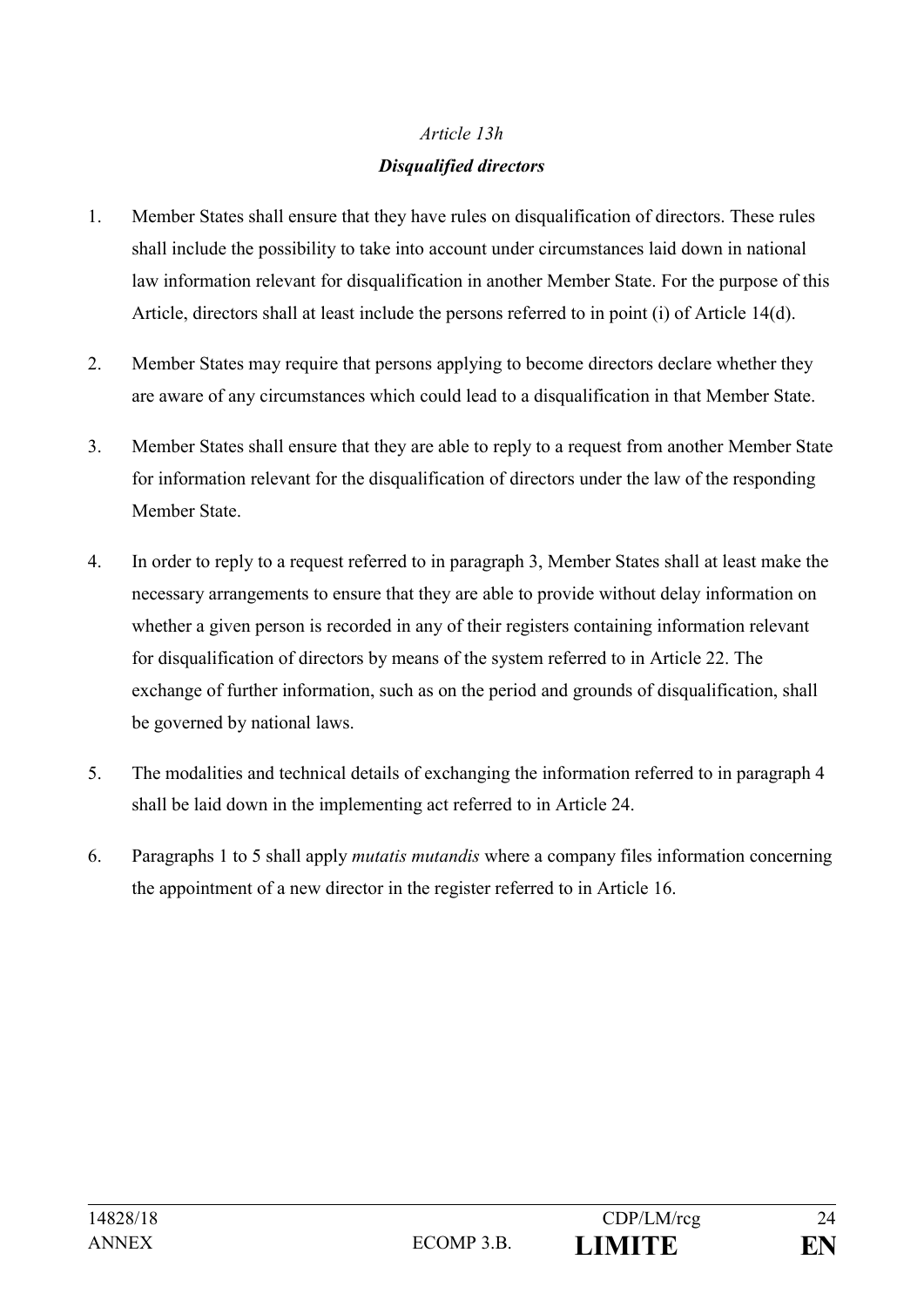7. The personal data of persons referred to in this Article shall be processed in accordance with Regulation (EU) 2016/679 and national law in order to enable the competent authority or a person or body mandated under national law to assess necessary information related to the disqualification of the person as a director with the view to preventing fraudulent or other abusive behaviour and ensuring protection of all persons interacting with companies or branches.

Member States shall ensure that the registers referred to in Article 16, competent authorities or persons or bodies mandated under national law do not store the personal data transmitted for the purpose of this Article any longer than necessary and in any event no longer than any personal data related to the formation of a company, the registration of a branch or a filing by a company or branch.

### *Article 13i*

# *Online filing of company documents and information*

- 1. Member States shall ensure that companies are able to file online the documents and information, as referred to in Article 14, including any modification thereof, with the register within the time limit provided by the laws of the Member State where the company is registered. Member States shall ensure that such filing may be completed online in its entirety without the necessity for the applicants to appear in person before any authority or any person or body mandated under national law to deal with the online filing, subject to the provisions laid down in Article 13b(4) and, where applicable, Article 13f(8).
- 1a. Member States shall ensure that the origin and integrity of the documents filed online may be verified electronically.
- 2. Member States may require that certain companies or that all companies file certain or all of the documents and information referred to in paragraph 1 online.
- 3. Paragraphs 2, 3, 4 and 5 of Article 13f apply *mutatis mutandis* to online filing.
- 4. Member States may allow other forms of filing than those referred to in paragraph 1, including by electronic means or on paper, by companies, by notaries or by any other persons or bodies mandated by the Member State to perform such filings.";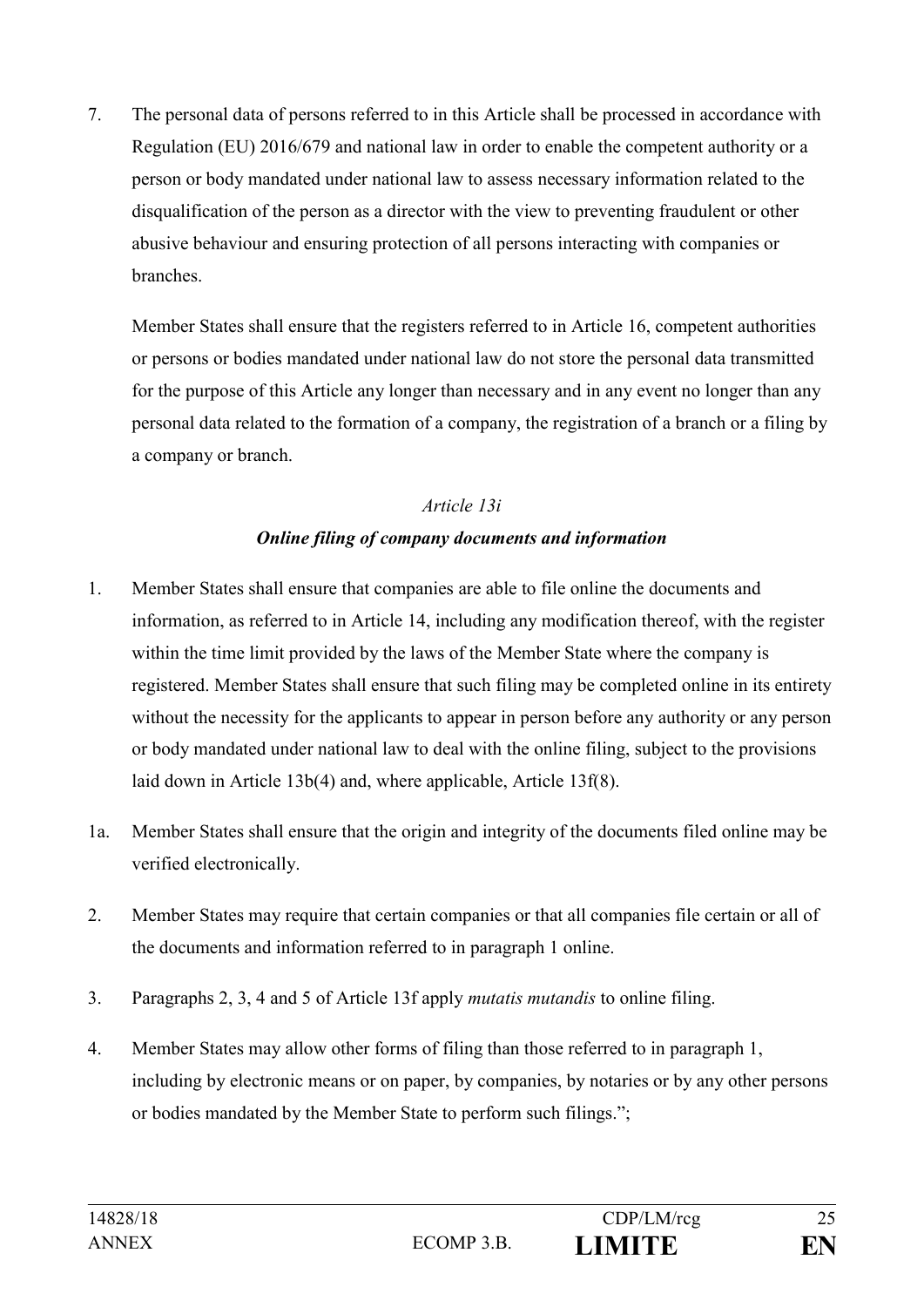(6) Article 16 is replaced by the following:

# "*Article 16 Disclosure in the register*

1. In each Member State, a file shall be opened in a central, commercial or companies register ('the register'), for each of the companies registered therein.

Member States shall ensure that companies have a European unique identifier ('EUID'), referred to in point (8) of the Annex to Commission Implementing Regulation (EU) No 2015/884(\*\*), allowing them to be unequivocally identified in communications between registers through the system of interconnection of registers established in accordance with Article 22 ('the system of interconnection of registers'). That unique identifier shall comprise, at least, elements making it possible to identify the Member State of the register, the domestic register of origin and the company number in that register and, where appropriate, features to avoid identification errors.

(\*\*) Commission Implementing Regulation (EU) 2015/884 of 8 June 2015 establishing technical specifications and procedures required for the system of interconnection of registers established by Directive 2009/101/EC of the European Parliament and of the Council (OJ L 144, 10.6.2015, p. 1).

2. All documents and information which are required to be disclosed pursuant to Article 14 shall be kept in the file referred to in paragaph 1, or entered directly in the register and the subject matter of the entries in the register shall be recorded in the file.

All documents and information referred to in Article 14, irrespective of the means through which they are filed, shall be kept in the file in the register or entered directly into it in electronic form. Member States shall ensure that all such documents and information which are filed by paper means are converted by the register to electronic form.

Member States shall ensure that documents and information referred to in Article 14 that have been filed by paper means before 31 December 2006, are converted into electronic form by the register upon receipt of an application for disclosure by electronic means.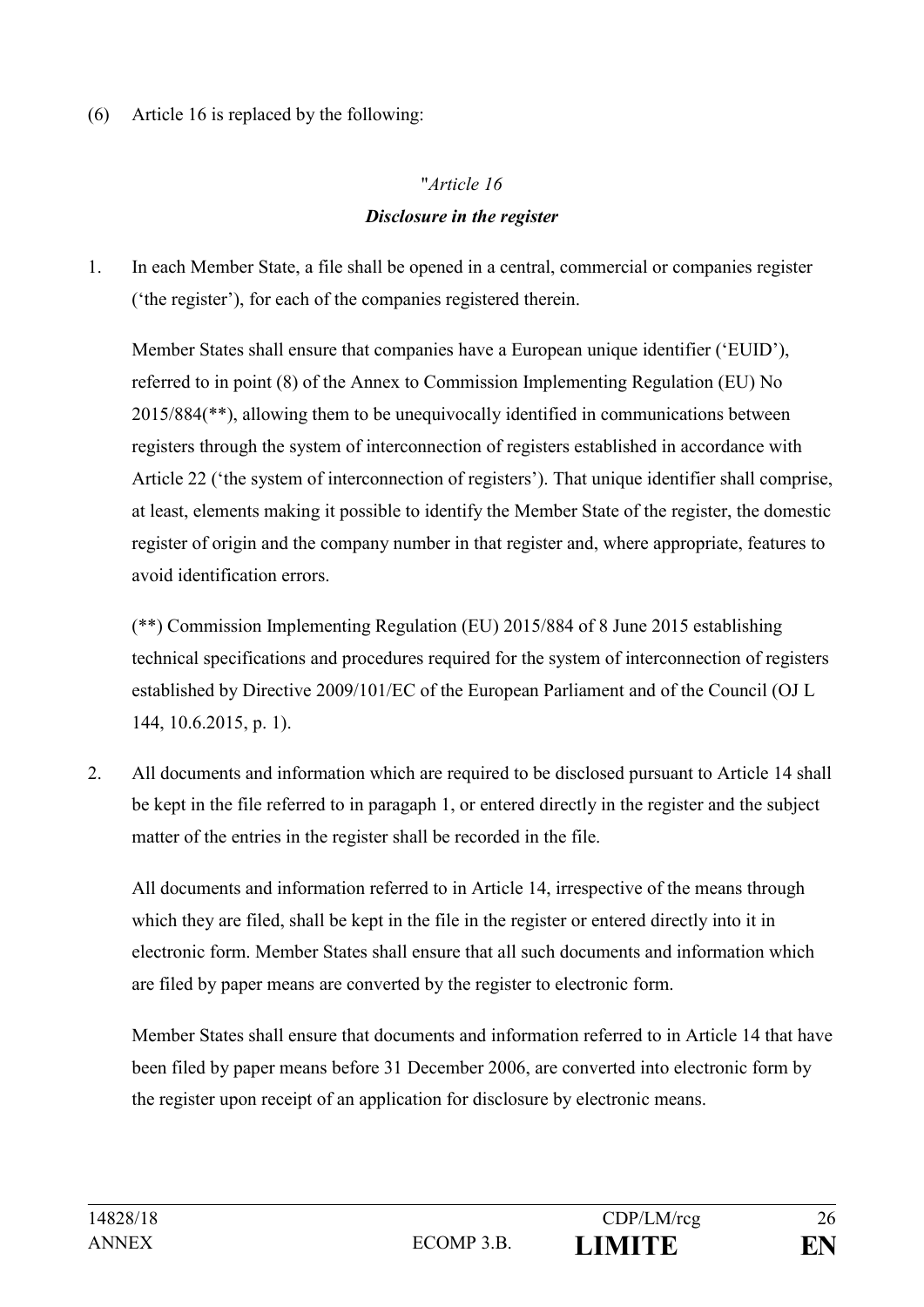- 3. Member States shall ensure that the disclosure of the documents and information referred to in Article 14 is effected by making them publicly available in the register. In addition, Member States may also require that some or all of documents and information are published in a national gazette designated for that purpose or by equally effective means, which shall entail at least the use of a system whereby the information published can be accessed in chronological order through a central electronic platform. In such cases, the register shall ensure that those documents and information are sent electronically by the register to the national gazette or to the central electronic platform.
- 3a. Member States shall take the necessary measures to avoid any discrepancy between what is in the register and in the file.

Member States that require publishing of documents and information in a national gazette or on a central electronic platform shall take the necessary measures to avoid any discrepancy between what is disclosed in accordance with paragraph 3 and what is published in the gazette or on the platform.

In cases of any discrepancies under this Article, the documents and information made available in the register shall prevail.

4. The documents and information may be relied on by the company as against third parties only after they have been disclosed in accordance with paragraph 3, unless the company proves that the third parties had knowledge thereof.

However, with regard to transactions taking place before the sixteenth day following the disclosure, the documents and information shall not be relied on as against third parties who prove that it was impossible for them to have had knowledge thereof.

Third parties may always rely on any documents and information in respect of which the disclosure formalities have not yet been completed, save where non-disclosure causes them to have no effect.

5. Member States shall ensure that all documents and information as part of the registration of or a filing by a company or a branch shall be stored by the registers in a machine-readable and searchable format or as structured data.";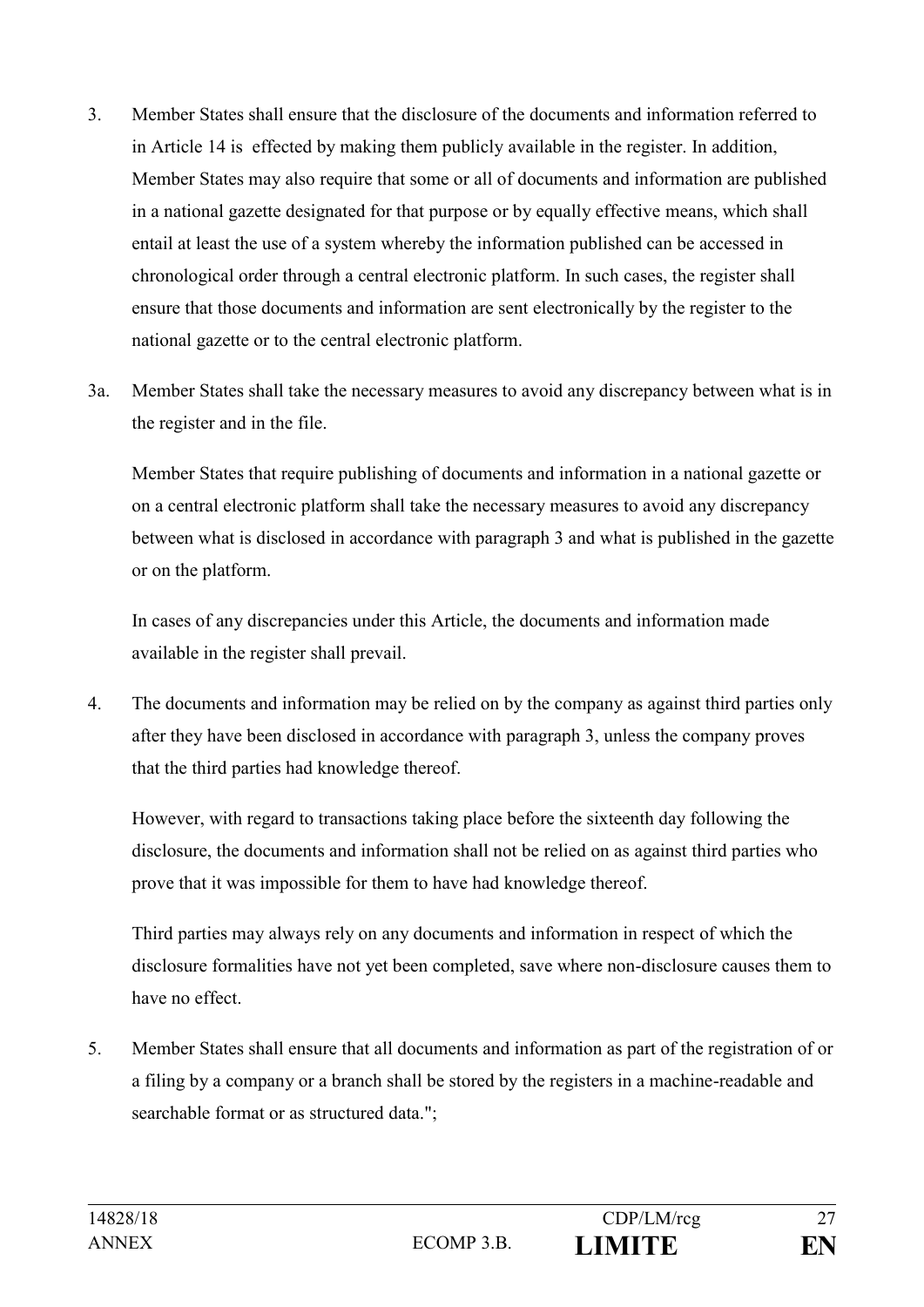(7) the following Article 16a is inserted:

# *"Article 16a Access to disclosed information*

1. Member States shall ensure that copies of all or any part of the documents and information referred to in Article 14 may be obtained from the register on application and that those applications may be submitted to the register by either paper or electronic means.

However, Member States may decide that certain types or parts of the documents and information, which were filed by paper means on or before 31 December 2006, shall not be obtainable by electronic means where a specified period has elapsed between the date of filing and the date of the application. Such a specified period shall not be less than 10 years.

- 2. The price of obtaining a copy of all or any part of the documents and information referred to in Article 14, whether by paper or electronic means, shall not exceed the administrative cost thereof, including the costs of development and maintenance of registers.
- 3. Electronic and paper copies supplied to an applicant shall be certified as 'true copies' unless the applicant dispenses with such certification.
- 4. Member States shall ensure that electronic copies and extracts of the documents and information provided by the register have been authenticated by means of trust services referred to in Regulation (EU) No 910/2014, in order to guarantee that the electronic copies or extracts have been provided by the register and that their content is a true copy of the document held by the register or that it is consistent with the information contained therein.";
- (7a) in Article 17, paragraph 1 is replaced by the following:

"1. Member States shall ensure that up-to-date information is made available explaining the provisions of national law pursuant to which third parties may rely on information and each type of document referred to in Article 14, in accordance with Article 16 (3), (3a) and (4).";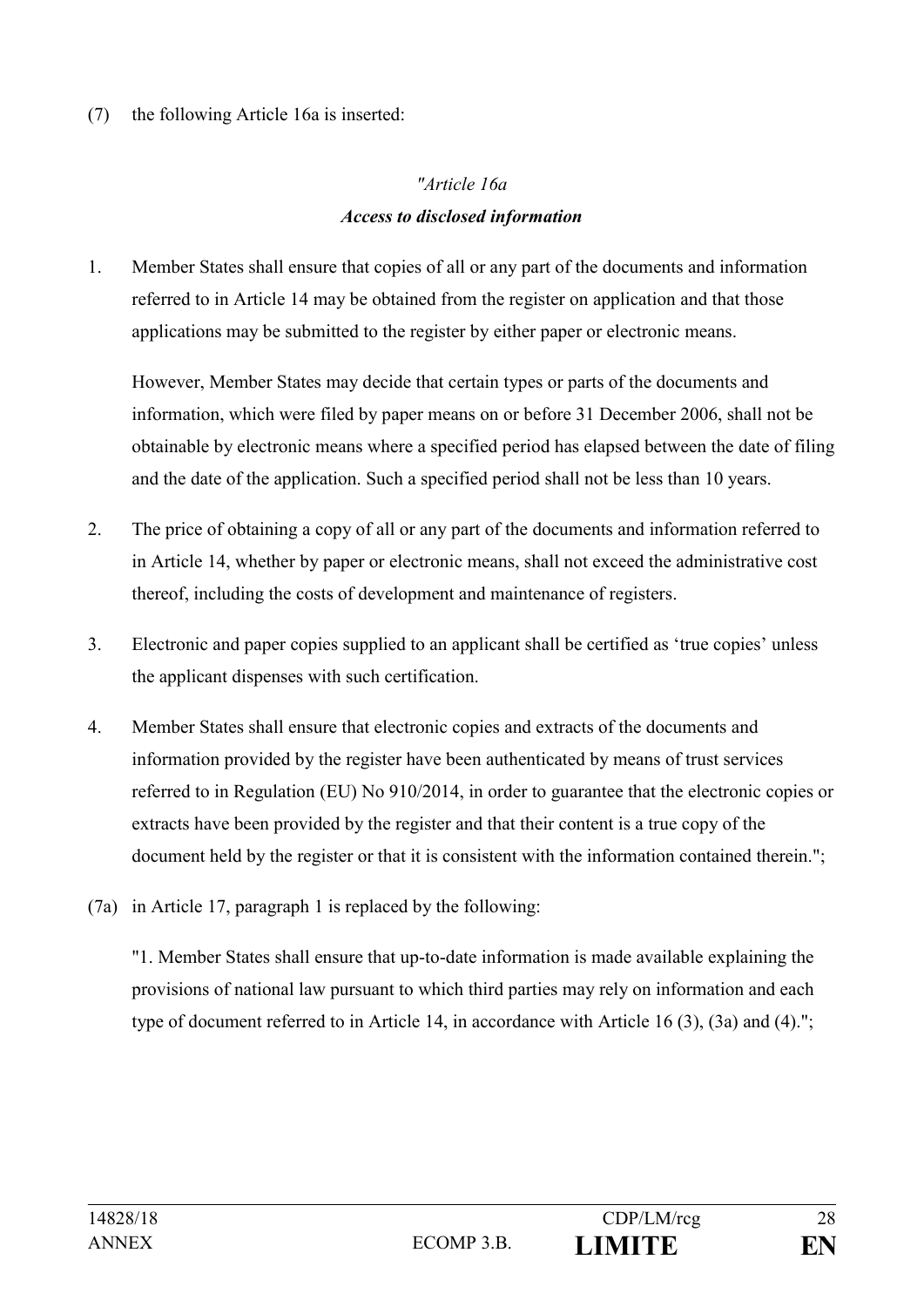- (8) Article 18 is amended as follows:
	- (a) paragraph 1 is replaced by the following:

"1. Electronic copies of the documents and information referred to in Article 14 shall also be made publicly available through the system of interconnection of registers. Member States may also make available documents and information referred to in Article 14 for types of companies other than those listed in Annex II.";

(b) in paragraph 3, point (a) is replaced by the following:

"(a) the documents and information referred to in Article 14, including for types of companies other than those listed in Annex II where such documents are made available by Member States;";

(9) Article 19 is replaced by the following:

### *"Article 19*

### *Fees chargeable for documents and information*

- 1. The fees charged for obtaining documents and information referred to in Article 14 through the system of interconnection of registers shall not exceed the administrative costs thereof, including the costs of development and maintenance of registers.
- 2. Member States shall ensure that at least the following information and documents are available free of charge through the system of interconnection of registers, subject to paragraph 2a:
	- (a) the name or names and legal form of the company;
	- (b) the registered office of the company and the Member State where it is registered;
	- (c) the registration number of the company and its EUID;
	- (d) details of the company web-site, where such details are recorded in the national register;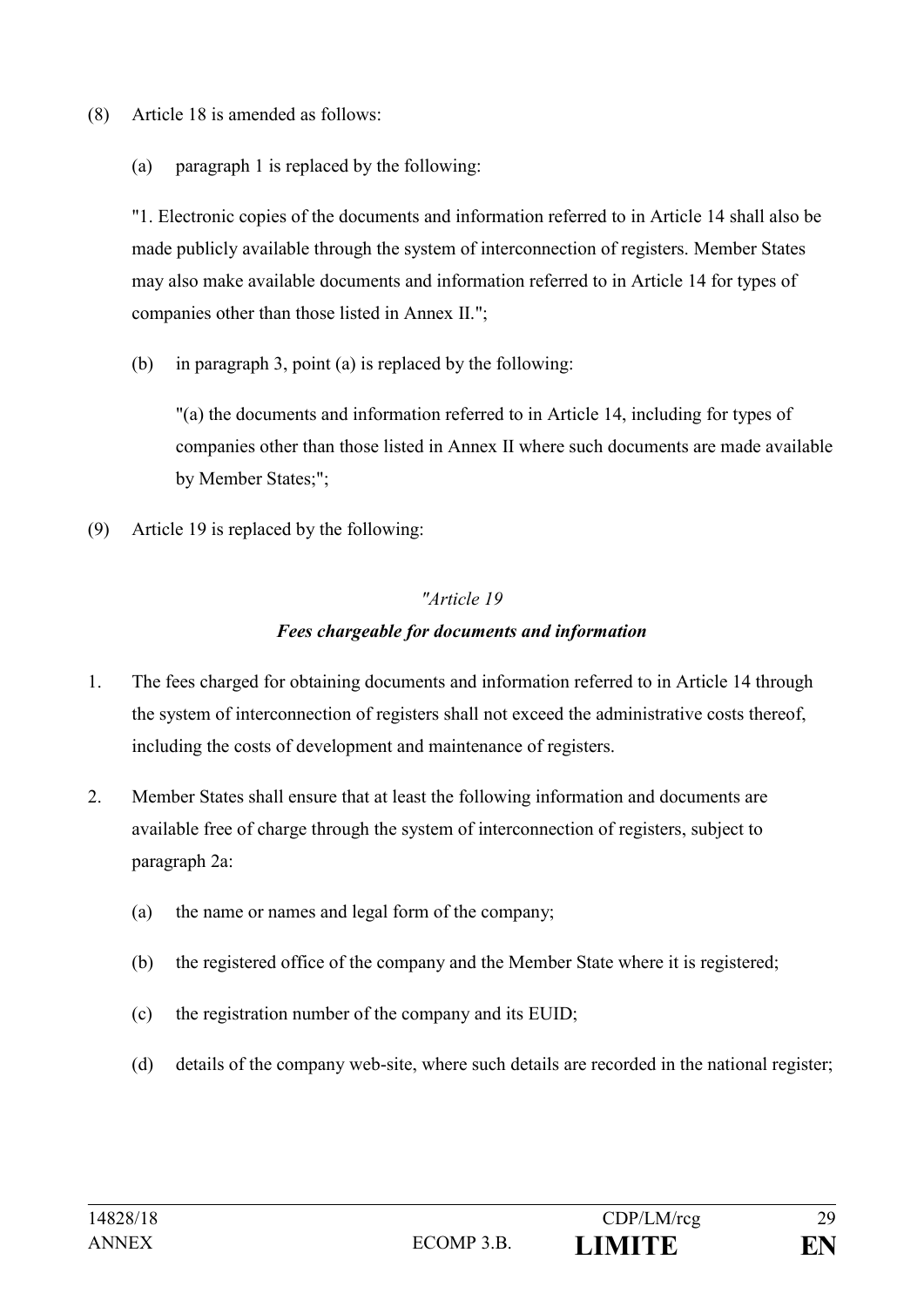- (e) the status of the company, such as when it is closed, struck off the register, wound up, dissolved, economically active or inactive as defined in national law and where recorded in the national registers;
- (f) the object of the company, where it is recorded in the national register;
- (h) the particulars of any persons currently authorised by the company to represent it in dealing with third parties and in legal proceedings or to take part in the administration, supervision or control of the company and whether the persons authorised to represent the company may do so alone or are required to act jointly, as referred to in Article  $14(d);$
- (i) information on any branches opened by the company in another Member State including the name, registration number, EUID and the Member State where the branch is registered.
- 2a. Member States may decide that the information referred to in points (f) and (h) is available free of charge only for the authorities of other Member States. Member States may decide that fees are charged for access to the information referred to in point (d).";
- (10) Article 22 is amended as follows:
	- (a) the following subparagraph is added to paragraph 4:

"The Commission may also establish optional access points to the system of interconnection of registers. Such access points will consist of systems developed and operated by the Commission or other Union institutions, bodies, offices or agencies in order to perform their administrative functions or to comply with provisions of Union law. The Commission shall notify the Member States without undue delay of the establishment of such access points and of any significant changes to their operation.";

(b) paragraph 5 is replaced by the following:

"5. Access to information from the system of interconnection of registers shall be ensured through the portal and through the optional access points established by the Member States and by the Commission.";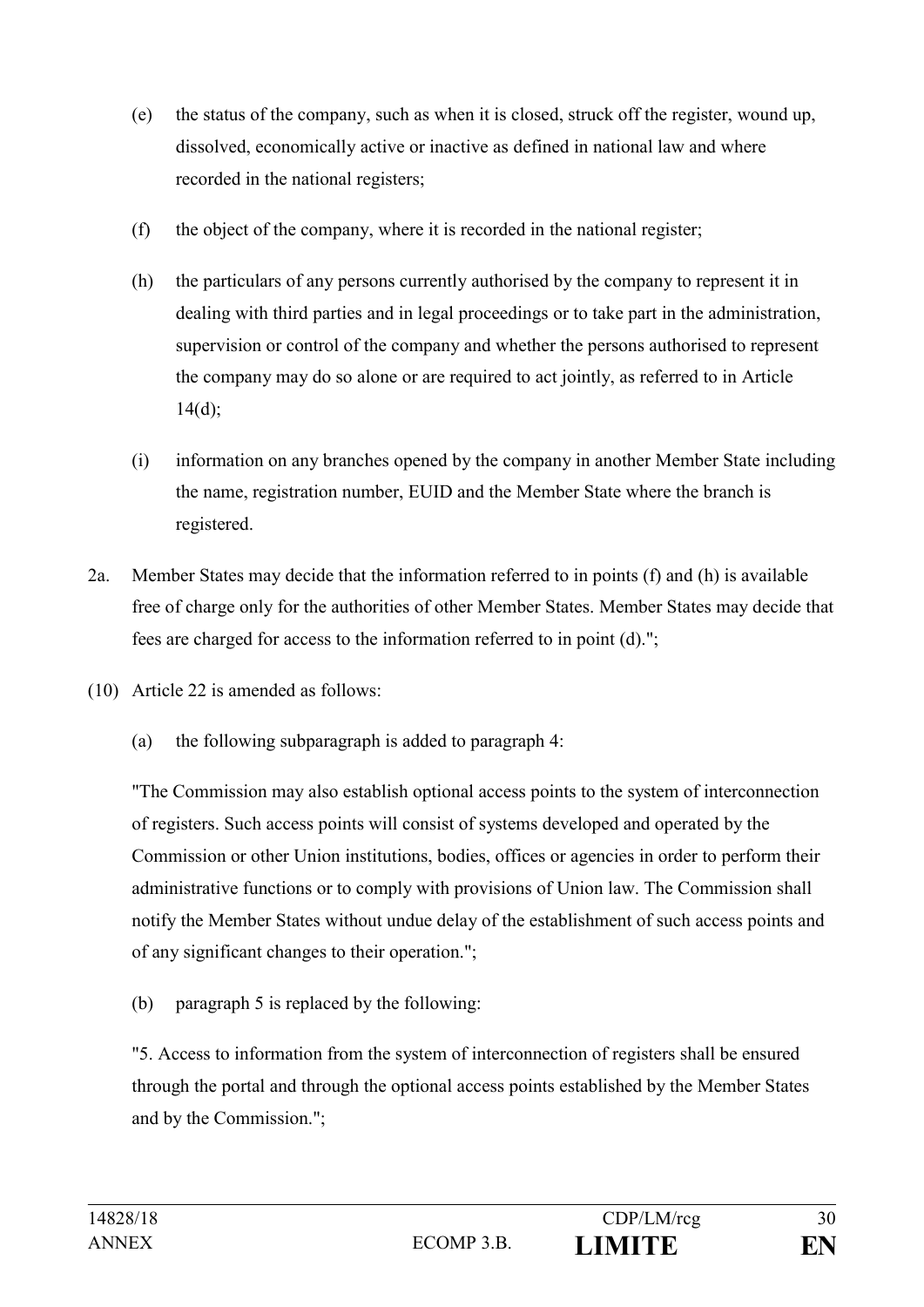- (11) Article 24 is amended as follows:
- (a) point (d) is replaced by the following:

"(d) the technical specification defining the methods of exchange of information between the register of the company and the register of the branch as referred to in Article 20, paragraphs (4) and (6) of Article 28a, Article 28c, Article 30a and Article 34;",

(aa) point (e) is replaced by the following:

"(e) the detailed list of data to be transmitted for the purpose of exchange of information between the registers, as referred to in Articles 20, 28a, 28c, 30a, 34 and 130; ",

(b) point (n) is replaced by the following:

"(n) the procedure and technical requirements for the connection of the optional access points to the platform as referred to in Article 22;",

(c) the following point (o) is added:

"(o) the modalities and technical details of the exchange between registers of the information referred to in Article 13h.";

(ca) at the end of the Article, the following sentence is added:

"The Commission shall adopt the implementing acts pursuant to points  $(d)$ ,  $(e)$ ,  $(n)$  and  $(o)$  by [*OP please set the date = the last day of the month of 18 months after the date of entry into force*] at the latest."

(12) in Chapter III of Title I, the title of Section 2 is replaced by the following:

# "REGISTRATION AND DISCLOSURE RULES APPLICABLE TO BRANCHES OF COMPANIES FROM OTHER MEMBER STATES";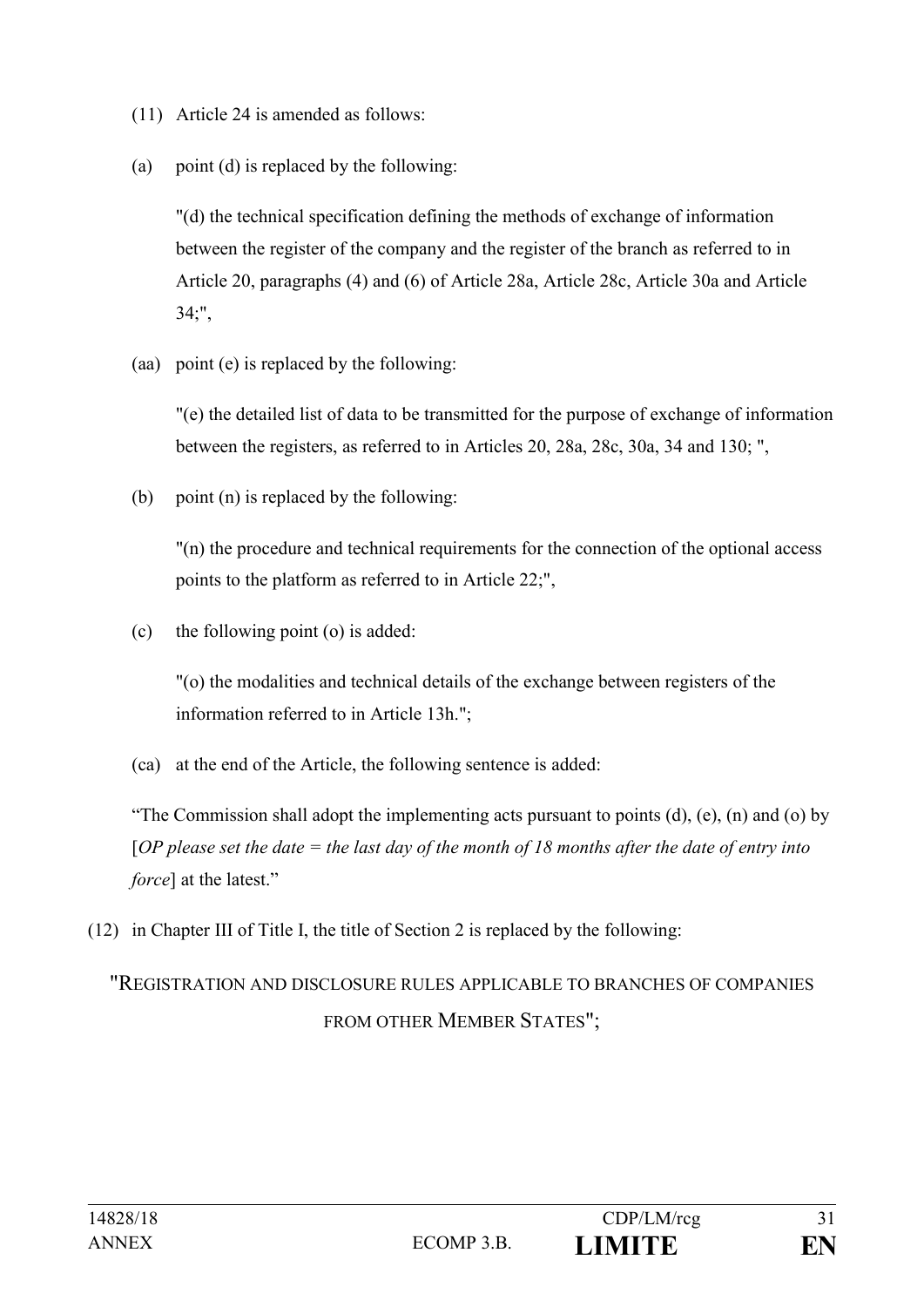(13) in Section 2 of Chapter III of Title I, the following Articles 28a, 28b and 28c are inserted:

# *"Article 28a Online registration of branches*

- 1. Member States shall ensure that the registration in a Member State of a branch of a company, which is governed by the law of another Member State, may be carried out fully online without the necessity for the applicants to appear in person before any authority or any person or body mandated under national law to deal with any aspect of the application for registration, subject to the provisions laid down in Article 13b(4) and *mutatis mutandis* in Article 13f(8).
- 2. Member States shall lay down detailed rules for the online registration of branches, including rules on the documents and information required to be submitted to a competent authority. As part of those rules Member States shall ensure that online registration may be carried out by submitting information or documents in electronic form, including electronic copies of the documents and information referred to in Article 16a(4), or by making use of the information or documents previously submitted to a register. This is without prejudice to the Member States' registration requirements as long as the online registration referred to in this Article remains possible.
- 3. The rules referred to in paragraph 2 shall at least provide for the following:
	- (a) the procedure to ensure the legal capacity of the applicants and their authority to represent the company;
	- (b) the means to verify the identity of the person or persons registering the branch or their representatives;
	- (c) the requirements for the applicants to use trust services referred to in Regulation (EU) No 910/2014.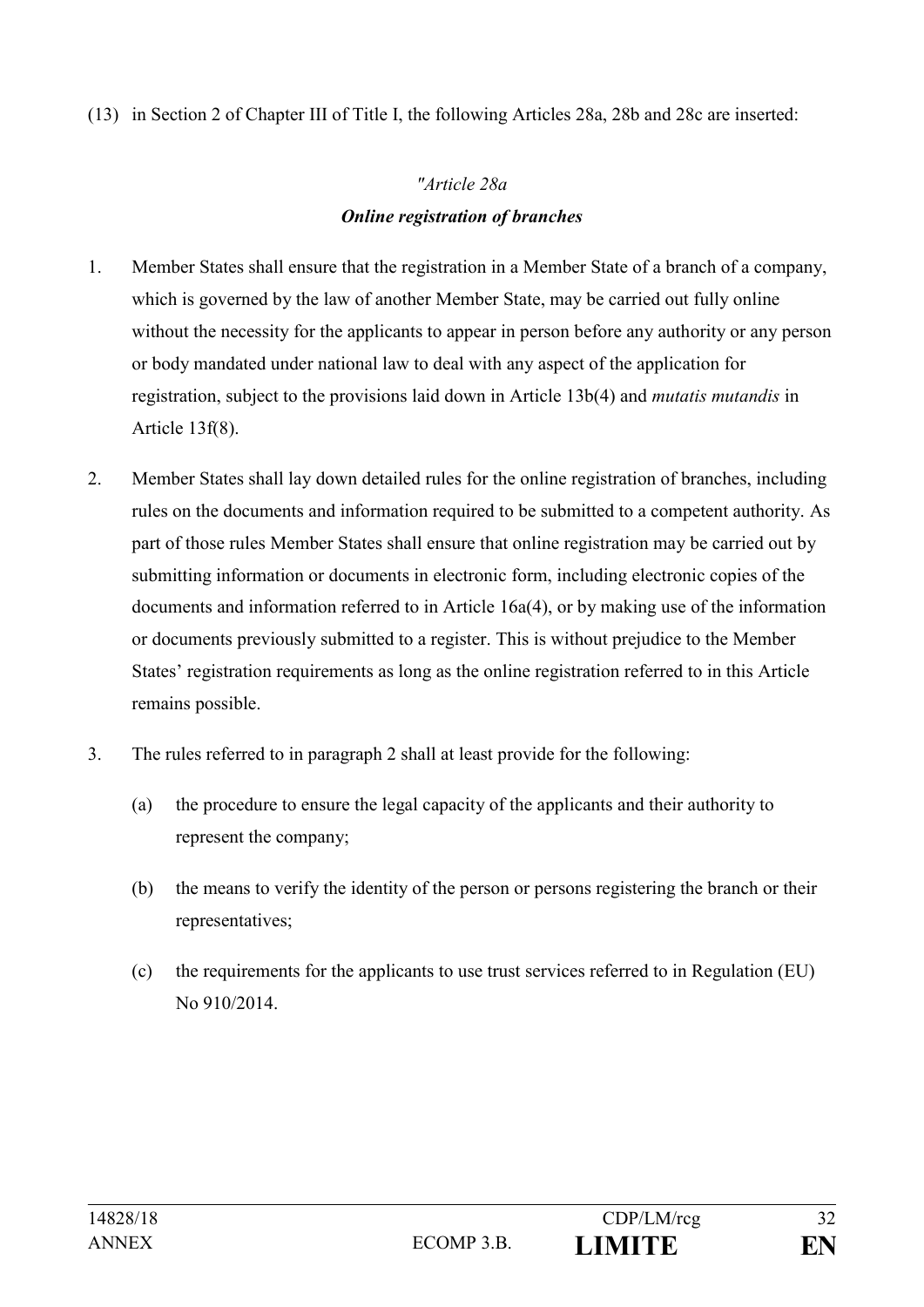- 3a. The rules referred to in paragraph 2 may also provide for the role of a notary or any other person or body mandated by the Member State in any part of the online filing process.
- 4. Member States may verify the information about the company by means of the system of interconnection of registers when registering a branch of a company established in another Member State.

Member States shall not make the online registration of a branch conditional on obtaining any licence or authorisation before the branch is registered, unless where it is laid down in national law to ensure the proper control of certain activities.

- 5. Member States shall ensure that the online registration of a branch is normally completed within 10 working days from the completion of all formalities, including the receipt of all the necessary documents and information which comply with national law by an authority or by a person or body mandated under national law to deal with any aspect of the registration of a branch.
- 6. Following the registration of a branch of a company established under the laws of another Member State, the register of the Member State in which that branch is registered shall notify the Member State where the company is registered that the branch has been registered by means of the system of interconnection of registers. The Member State, where the company is registered, shall acknowledge receipt of such notification and shall record the information in their register without delay.

# *Article 28b Online filing for branches*

1. Member States shall ensure that documents and information referred to in Article 30 or any modification thereof may be filed online within the period provided by the laws of the Member State where the branch is established. Member States shall ensure that such filing may be completed online in its entirety without the necessity for the applicants to appear in person before any competent authority or before any other person dealing with the online filing, subject to the provisions laid down in Article 13b(4) and *mutatis mutandis* in Article 13f(8).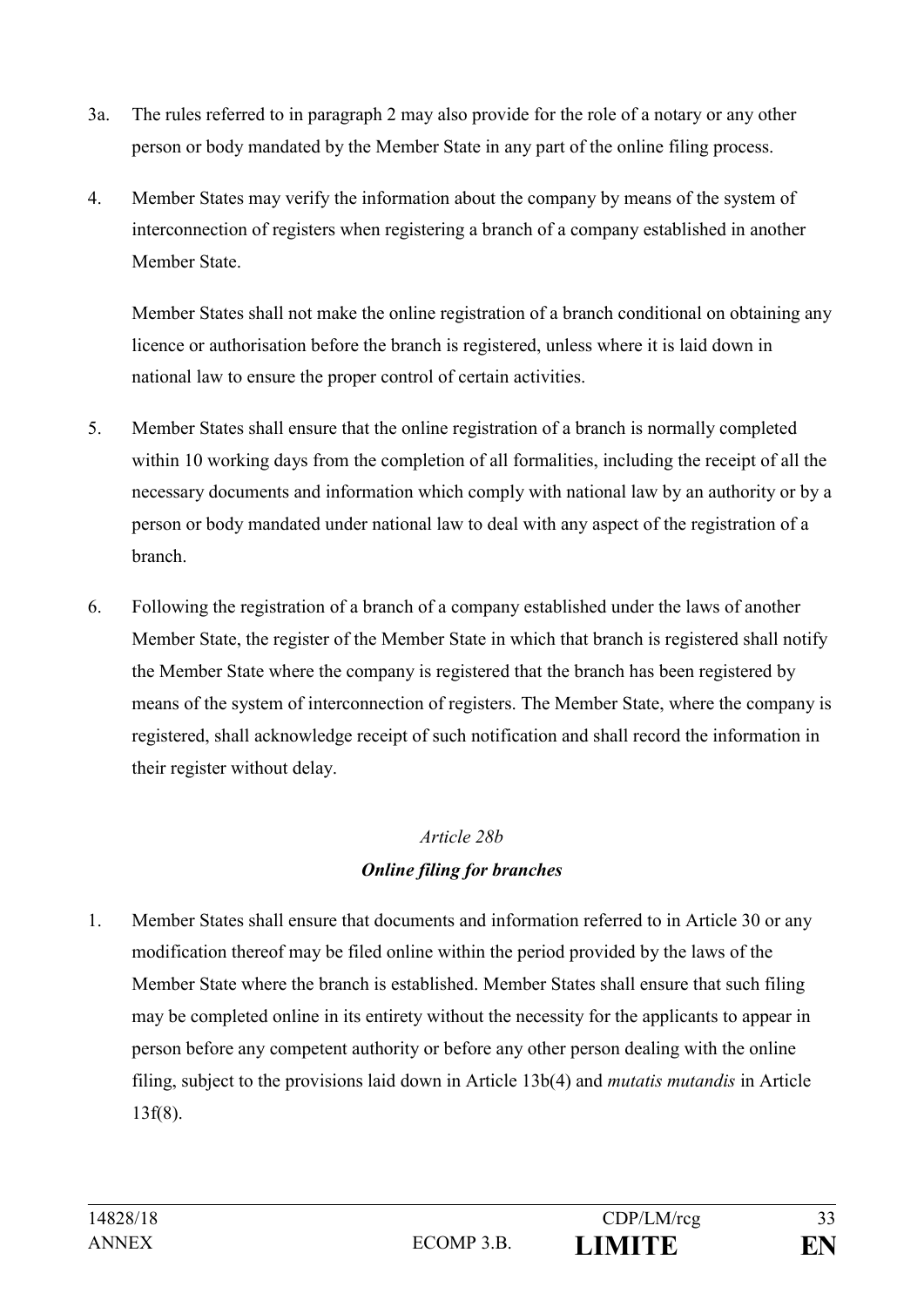- 2. Paragraphs 2, 3, 3a and 4 of Article 28a apply *mutatis mutandis* to online filing for branches.
- 3. Member States may require that certain or all documents and information referred to in paragraph 1 are filed online.

#### *Article 28c*

#### *Closure of branches*

Member States shall ensure that upon receipt of the documents and information referred to in point (h) of Article 30(1), the register of a Member State in which a branch of a company is registered shall, by means of the system of interconnection of registers, inform the register of a Member State where the company is registered that its branch has been closed and stricken off the register. The register of the Member State of the company shall acknowledge receipt of such notification also by means of that system and shall record the information without delay.";

(14) the following Article 30a is inserted:

### *"Article 30a*

### *Changes to documents and information of the company*

- 1. The Member State where a company is registered shall notify, by means of the system of interconnection of registers, without delay, the Member State where a branch of the company is registered, where a change has been filed with respect of any of the following:
	- (a) the company's name;
	- (b) the company's registered office;
	- (c) the company's registration number in the register;
	- (d) the company's legal form;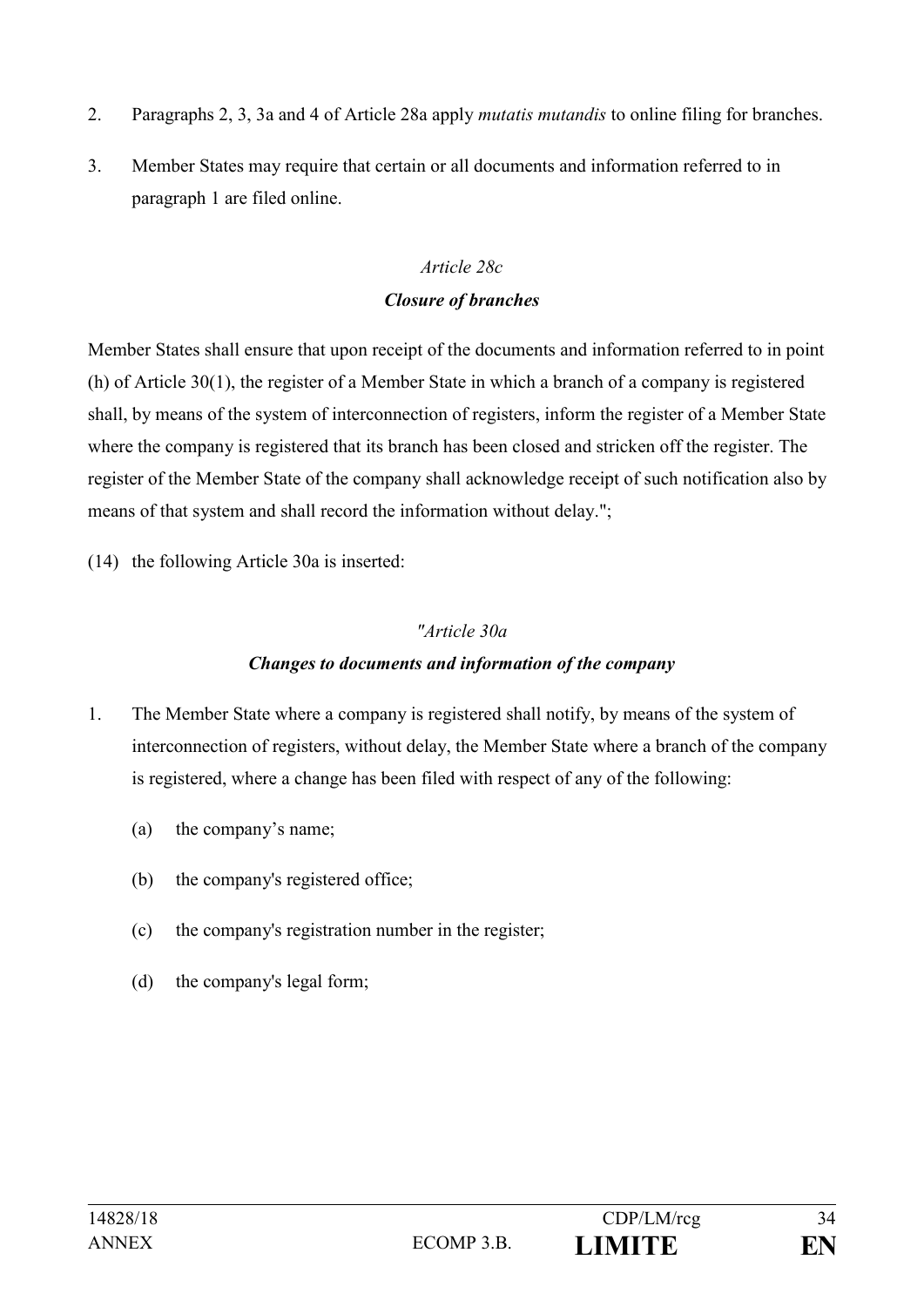(e) the documents and information referred to in points (d) and (f) of Article 14.

Upon receipt of the notification referred to in paragraph 1 of this Article, the register where the branch is registered shall, by means of the system of interconnection of registers, acknowledge receipt of such notification and shall ensure that the documents and information referred to in Article 30(1) are updated without delay.";

(15) the following subparagraph is added to Article 31:

"Member States may provide that the mandatory disclosure of accounting documents referred to in point (g) of Article  $30(1)$  may be considered fulfilled by the disclosure in the register of the Member State in which the company is registered in accordance with point (f) of Article 14.";

- (16) Article 43 is deleted.
- (17) Article 161 is replaced by the following:

# *"Article 161*

# *Data protection*

The processing of any personal data carried out in the context of this Directive shall be subject to Regulation (EU) 2016/679.";

(18) the following Article 162a is inserted:

# *"Article 162a*

# *Amendments to the Annexes*

Member States shall inform the Commission without delay of any changes to the types of limited liability companies provided for in their national law which would affect the contents of Annexes I, II and IIA.

In such a case the Commission shall be empowered to adapt the list of the types of the companies contained in Annexes I, II and IIA according to the information referred to in paragraph 1 of this Article, by means of delegated acts in accordance with Article 163.";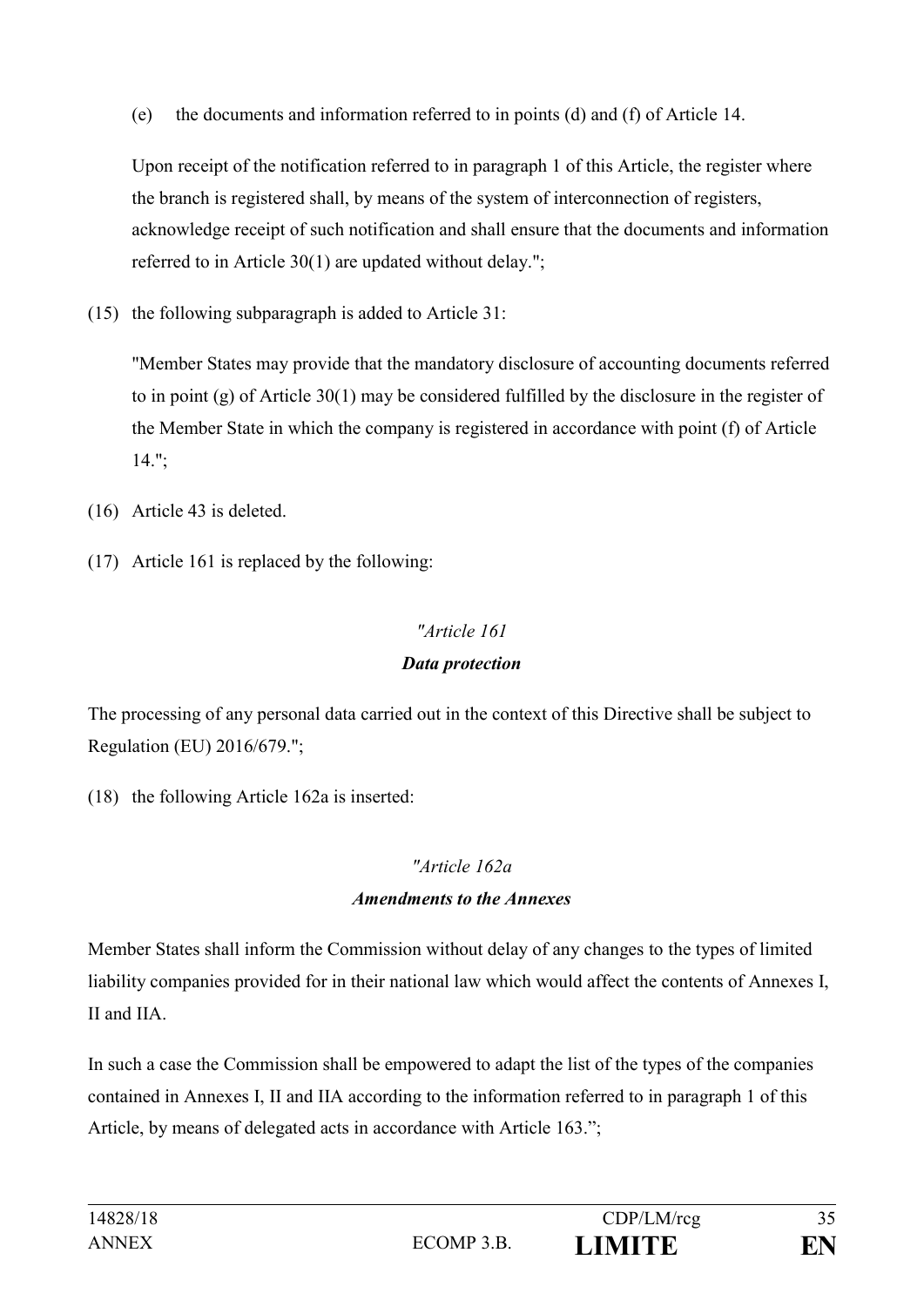(19) Article 163 is replaced by the following:

# *"Article 163 Exercise of the delegation*

- 1. The power to adopt delegated acts is conferred on the Commission subject to the conditions laid down in this Article.
- 2. The power to adopt delegated acts referred to in Article 25(3) and Article 162a shall be conferred on the Commission for an indeterminate period of time from [*date of entry into force of this directive*].
- 3. The delegation of power referred to in Article 25(3) and Article 162a may be revoked at any time by the European Parliament or by the Council. A decision to revoke shall put an end to the delegation of the power specified in that decision. It shall take effect the day following the publication of the decision in the Official Journal of the European Union or at a later date specified therein. It shall not affect the validity of any delegated acts already in force.
- 4. Before adopting a delegated act, the Commission shall consult experts designated by each Member State in accordance with the principles laid down in the Interinstitutional Agreement of 13 April 2016 on Better Law-Making.
- 5. As soon as it adopts a delegated act, the Commission shall notify it simultaneously to the European Parliament and to the Council.

A delegated act adopted pursuant to Article 25(3) and Article 162a shall enter into force only if no objection has been expressed either by the European Parliament or the Council within a period of three months of notification of that act to the European Parliament and the Council or if, before the expiry of that period, the European Parliament and the Council have both informed the Commission that they will not object. That period shall be extended by three months at the initiative of the European Parliament or of the Council.";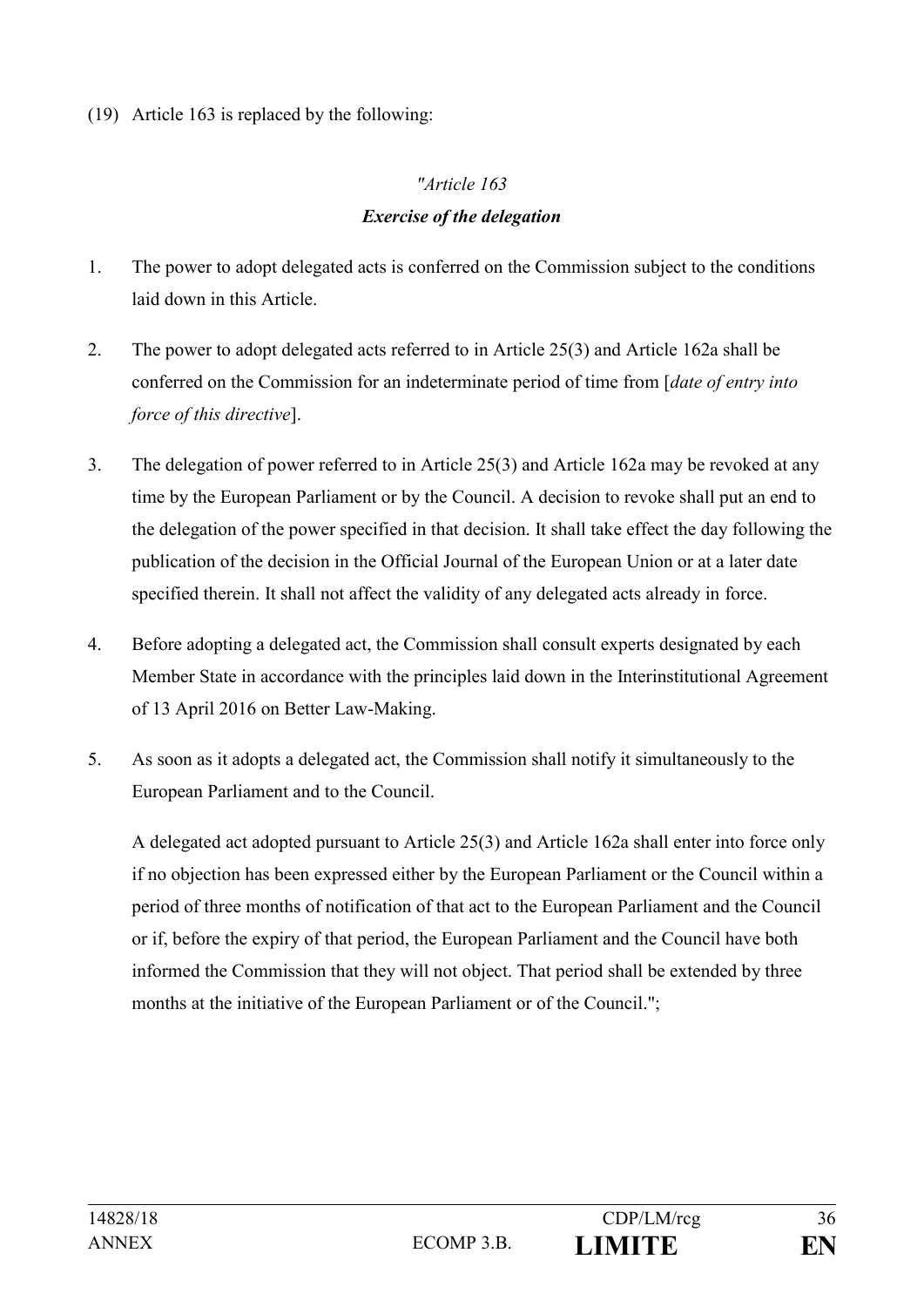(20) in Annex I, the twenty-seventh indent is replaced by the following:

"— Sweden:

publikt aktiebolag;";

(21) in Annex II, the twenty-seventh indent is replaced by the following:

Sweden<sup>-</sup>

privat aktiebolag

publikt aktiebolag;";

(22) Annex IIA is inserted.

# *Article 2*

# *Transposition*

1. Member States shall bring into force the laws, regulations and administrative provisions necessary to comply with this Directive by ….[*OP please set the date = the last day of the month of 36 months after the date of entry into force*] at the latest. They shall forthwith communicate to the Commission the text of those provisions.

Notwithstanding the first subparagraph, Member States shall bring into force the laws, regulations and administrative provisions necessary to comply with Article 13h, Article 13i(1a) and Article 16(5) by ….[*OP please set the date = the last day of the month of 60 months after the date of entry into force*] at the latest.

- 2. When Member States adopt those provisions, they shall contain a reference to this Directive or be accompanied by such a reference on the occasion of their official publication. Member States shall determine how such reference is to be made.
- 3. Member States shall communicate to the Commission the text of the main provisions of national law which they adopt in the field covered by this Directive.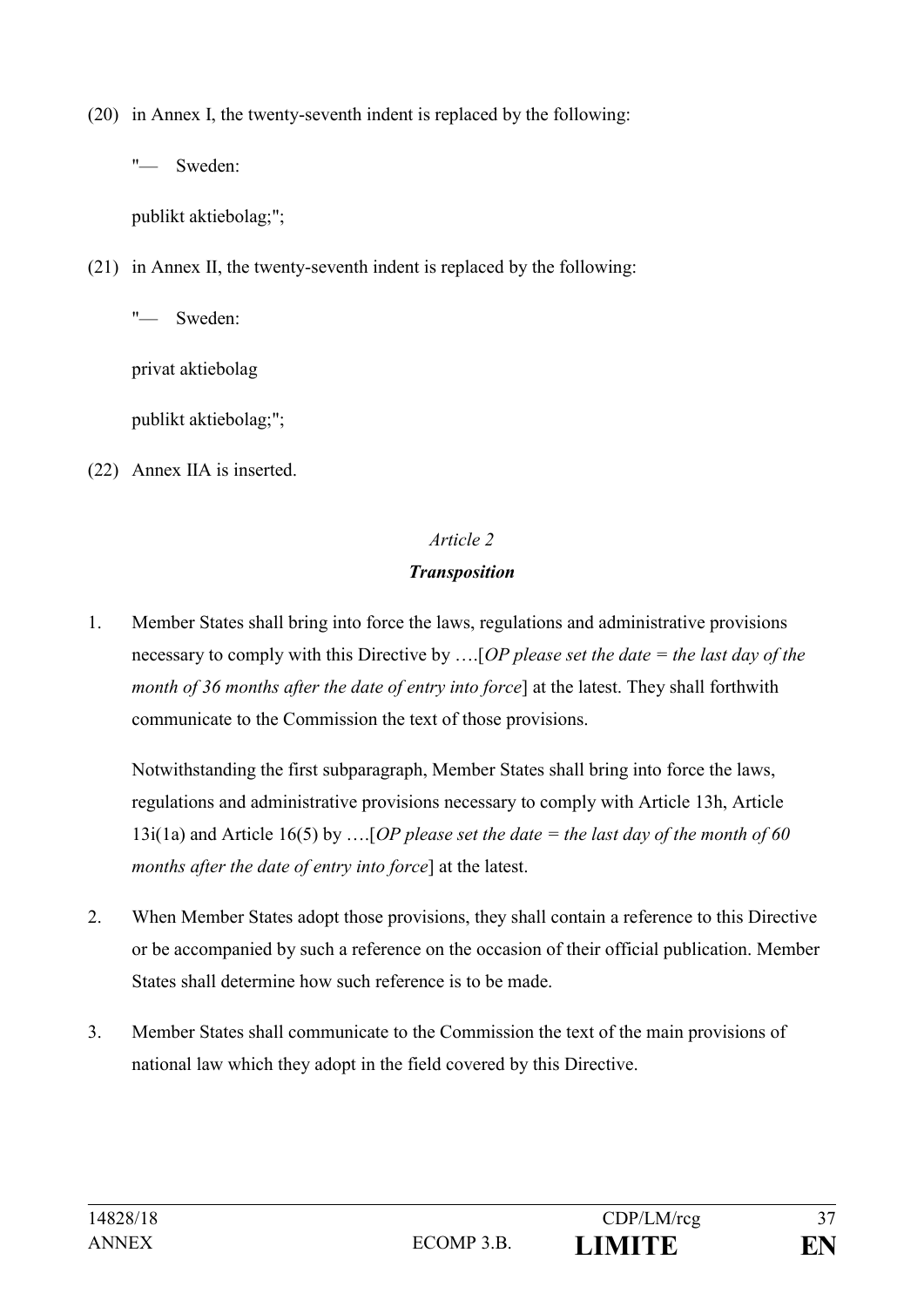### *Article 3*

### *Reporting, review and data collection*

- 1. The Commission shall, no later than five years after [*OP please insert the date of* the *end of the transposition period of this Directive*], carry out an evaluation of this Directive and present a Report on the findings to the European Parliament, the Council and the European Economic and Social Committee. Member States shall provide the Commission with the information necessary for the preparation of the report, namely by providing data on the number of online registrations and related costs.
- 2. The report of the Commission shall evaluate, amongst others, the following:
	- (a) the need and feasibility of providing for fully online registration of the types of companies listed in Annex I;
	- (b) the need and feasibility of providing templates by Member States for all types of limited liability companies and the need and feasibility of providing a harmonised template across the Union to be used by all Member States for the types of companies listed in Annex IIA;
	- (ba) the practical experience with the application of the rules on disqualification of directors referred to in Article 13h;
	- (c) the methods of online filing and online access, including the use of application programming interfaces;
	- (d) the need and feasibility of making more information available free of charge than laid down in Article 19 (2) and ensuring unencumbered access to such access;
	- (e) the need and feasibility of further application of the once-only principle.
- 3. The report shall be accompanied, if appropriate, by proposals for amendment of Directive (EU) 2017/1132.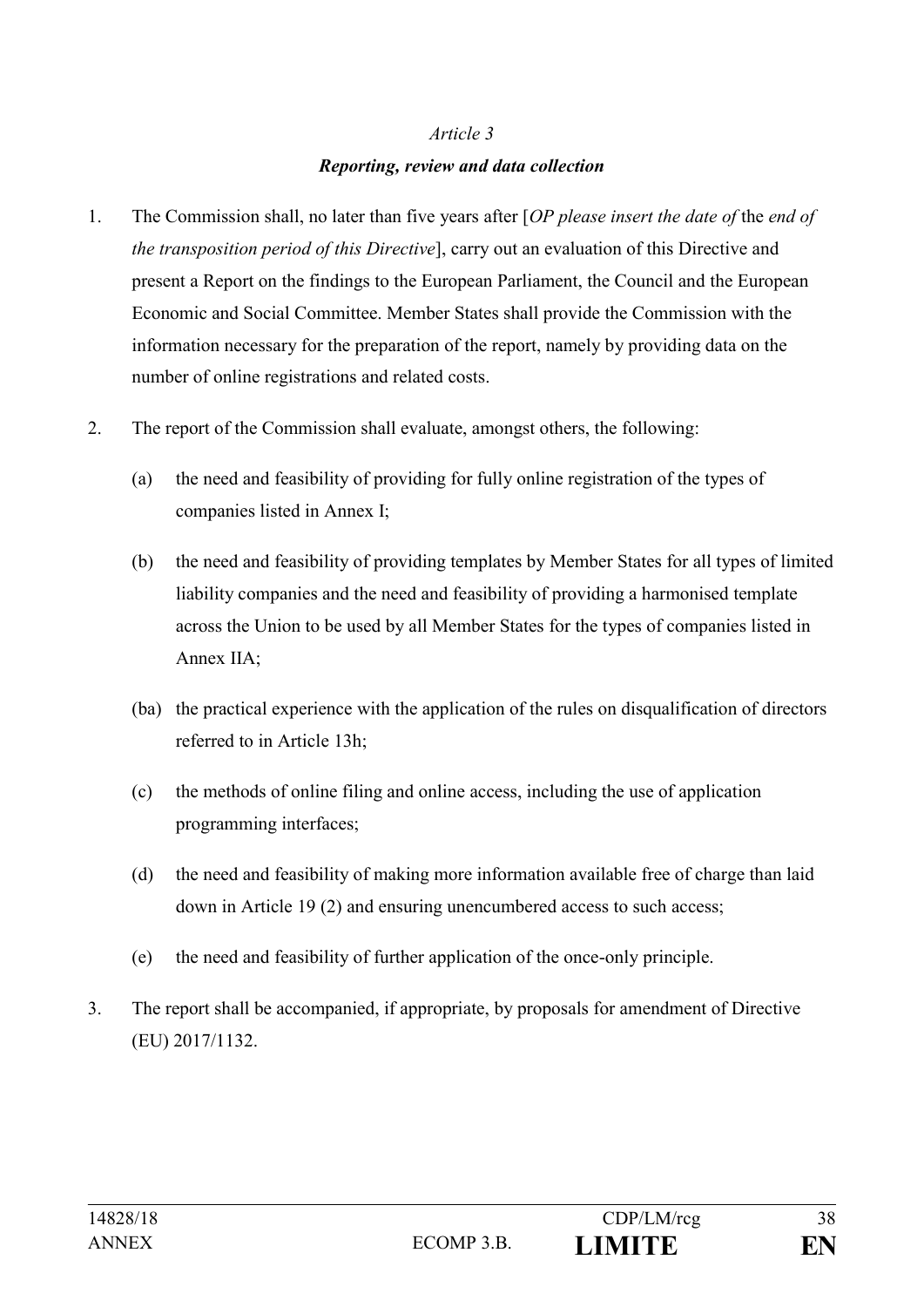4. With a view to providing a reliable evaluation of the Directive, Member States shall collect data on how online formation is working in practice. Normally, this information should comprise the number of online formations, the number of cases in which templates were used or where physical presence was required and the average duration and costs of online formations. They shall notify this information to the Commission twice, not later than two years and not later than four years after [*OP please insert the date of the end of the transposition period of this Directive*].

# *Article 4*

### *Entry into force*

This Directive shall enter into force on the twentieth day following that of its publication in the *Official Journal of the European Union*.

# *Article 5*

### *Addressees*

This Directive is addressed to the Member States.

Done at Brussels,

*For the European Parliament For the Council*

The President The President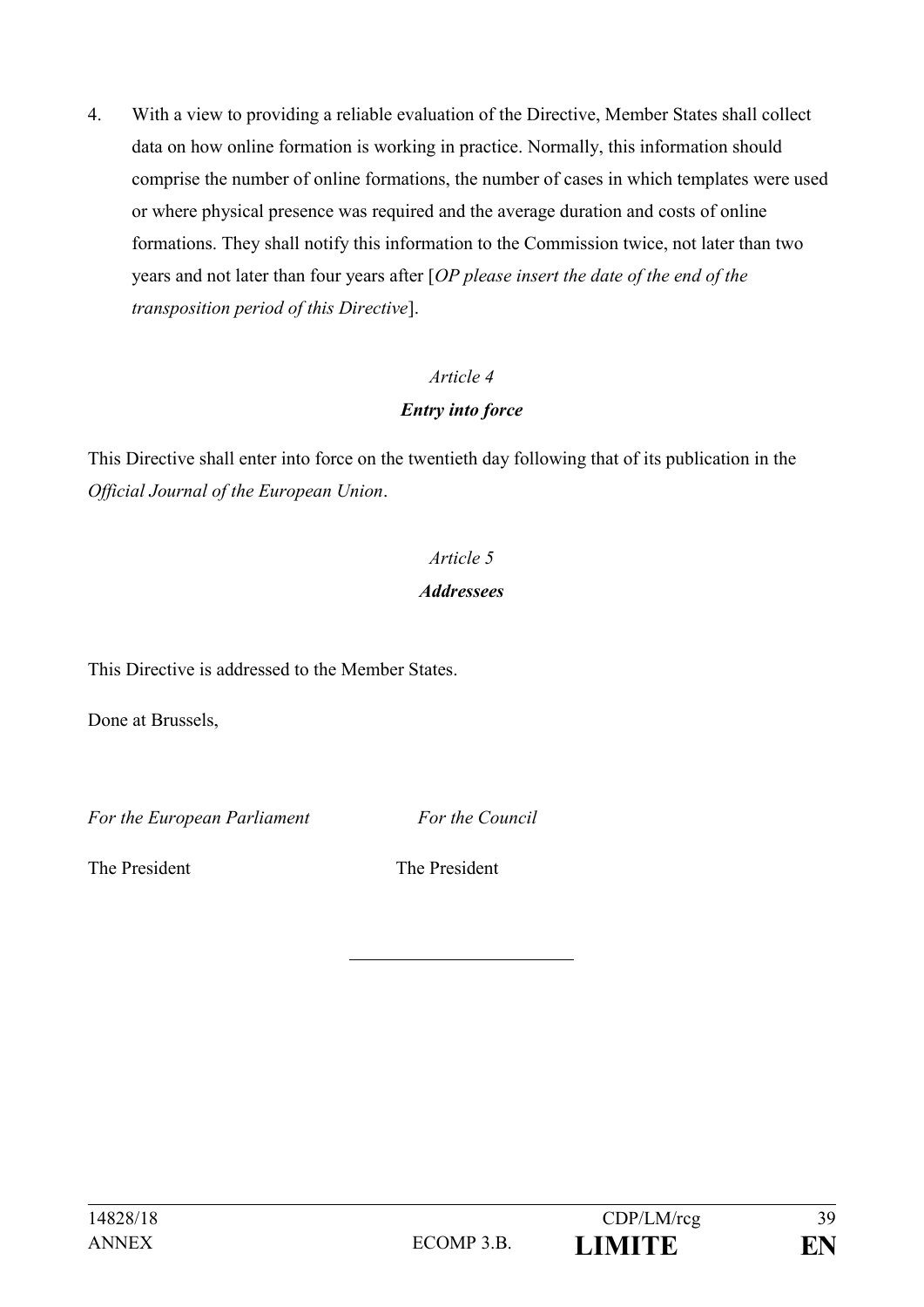#### **ANNEX to the ANNEX**

The following Annex is inserted after Annex II of Directive (EU) 2017/1132:

#### **ANNEX IIA**

#### **TYPES OF COMPANIES REFERRED TO IN ARTICLES 13, 13e, 13g, and 162a**

— *Belgium:*

société privée à responsabilité limitée/besloten vennootschap met beperkte aansprakelijkheid, société privée à responsabilité limitée unipersonnelle/Eenpersoons besloten vennootschap met beperkte aansprakelijkheid;

*— Bulgaria:*

дружество с ограничена отговорност

еднолично дружество с ограничена отговорност

— *Czech Republic:*

společnost s ručením omezeným;

— *Denmark:*

Anpartsselskab;

— *Germany:*

Gesellschaft mit beschränkter Haftung;

— *Estonia:*

osaühing;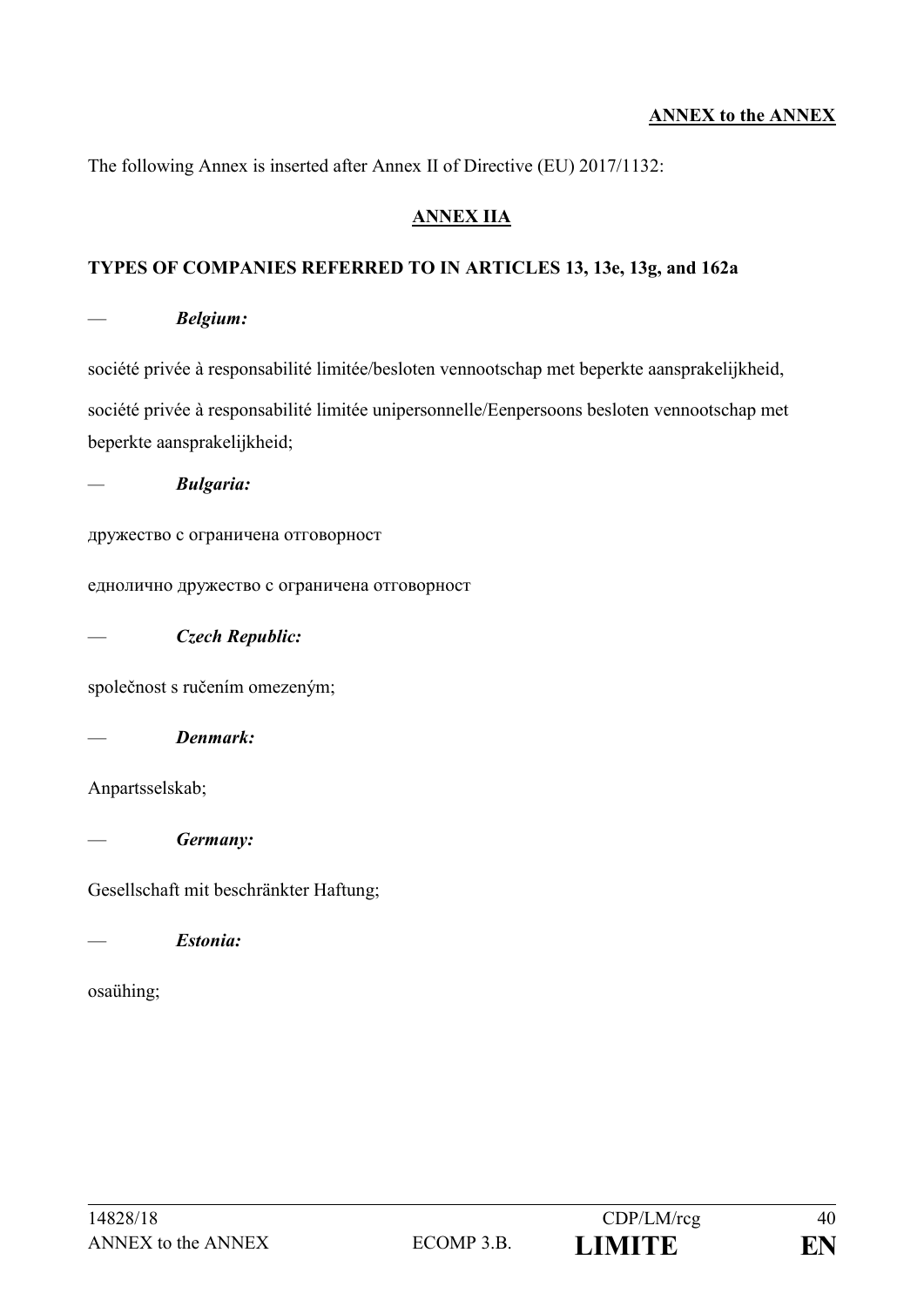#### — *Ireland:*

private company limited by shares or by guarantee/cuideachta phríobháideach faoi theorainn scaireanna nó ráthaíochta,

designated activity company/cuideachta ghníomhaíochta ainmnithe;

Greece: εταιρεία περιορισμένης ευθύνης, ιδιωτική κεφαλαιουχική εταιρεία; — *Spain:* sociedad de responsabilidad limitada; — *France:* société à responsabilité limitée, entreprise unipersonnelle à responsabilité limitée, société par actions simplifiée, société par actions simplifiée unipersonnelle; *— Croatia:* društvo s ograničenom odgovornošću, jednostavno društvo s ograničenom odgovornošću; — *Italy:* società a responsabilità limitata, società a responsabilità limitata semplificata;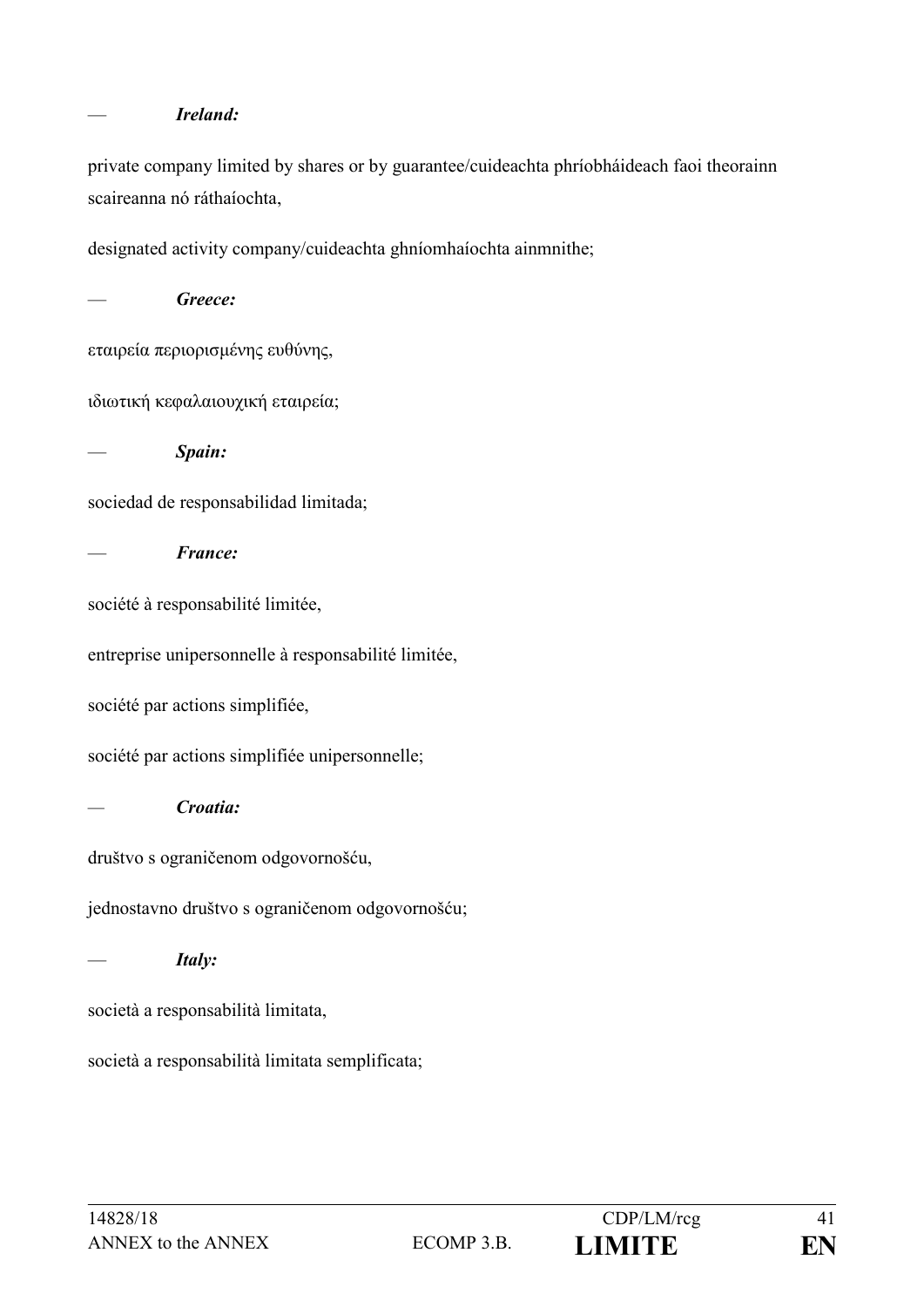|                                                                      | Cyprus:      |  |
|----------------------------------------------------------------------|--------------|--|
| ιδιωτική εταιρεία περιορισμένης ευθύνης με μετοχές ή/και με εγγύηση; |              |  |
|                                                                      | Latvia:      |  |
| sabiedrība ar ierobežotu atbildību;                                  |              |  |
|                                                                      | Lithuania:   |  |
| uždaroji akcinė bendrovė;                                            |              |  |
|                                                                      | Luxembourg:  |  |
| société à responsabilité limitée;                                    |              |  |
|                                                                      | Hungary:     |  |
| korlátolt felelősségű társaság;                                      |              |  |
|                                                                      | Malta:       |  |
| private limited liability company/kumpannija privata;                |              |  |
|                                                                      | Netherlands: |  |
| besloten vennootschap met beperkte aansprakelijkheid;                |              |  |
|                                                                      | Austria:     |  |
| Gesellschaft mit beschränkter Haftung;                               |              |  |
|                                                                      | Poland:      |  |
| spółka z ograniczoną odpowiedzialnością;                             |              |  |
|                                                                      | Portugal:    |  |
| sociedade por quotas;                                                |              |  |
|                                                                      |              |  |
|                                                                      |              |  |